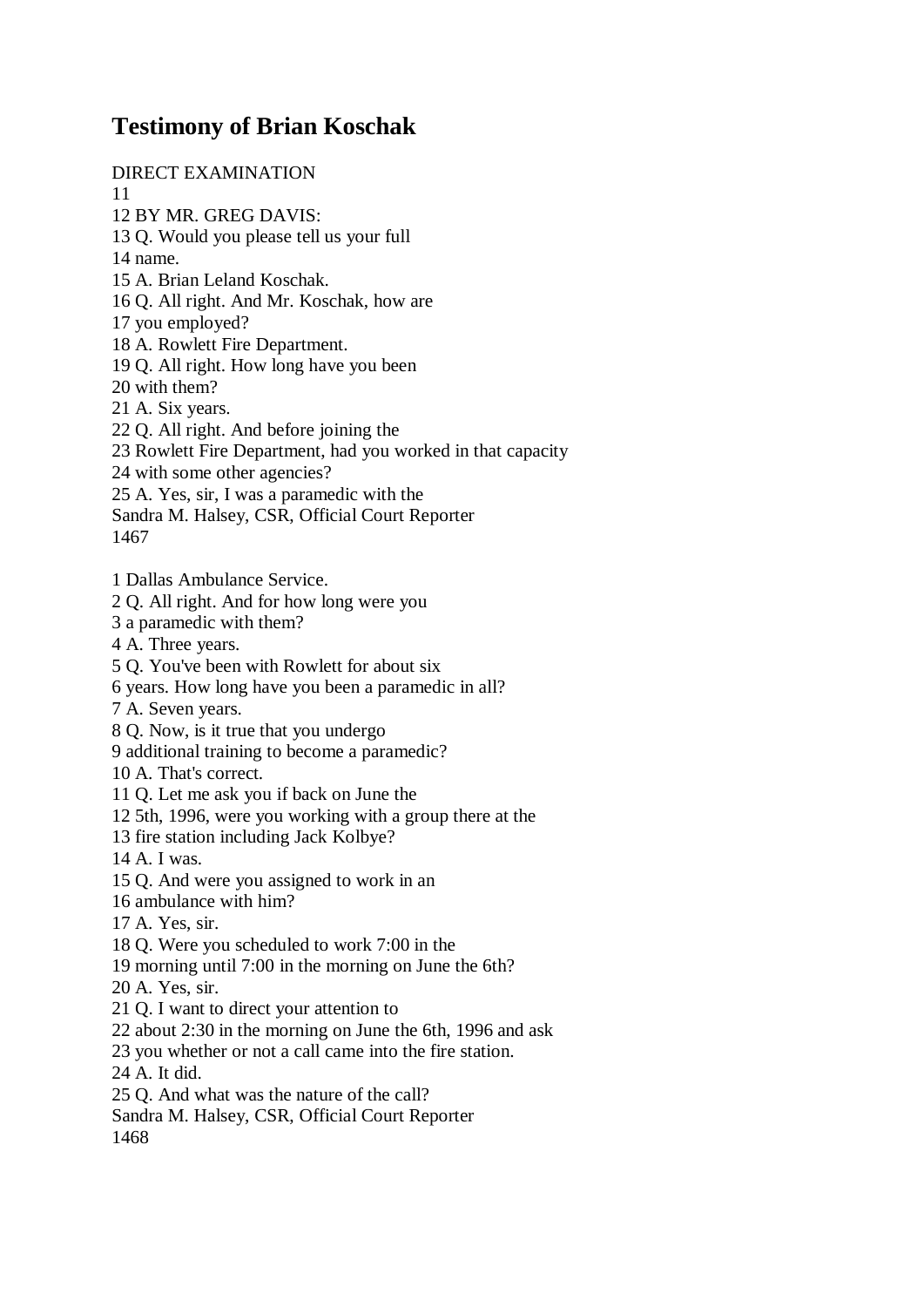1 A. Medical emergency, I believe.

2 Q. All right. Did you and Jack Kolbye

3 then begin to respond to that call?

4 A. We did.

5 Q. And did you begin to drive the

6 ambulance over to the location?

7 A. That's correct.

8 Q. And what location were you going to?

9 A. I believe it was 5801 Eagle Drive.

10 Q. Were you driving or was Paramedic

11 Kolbye driving?

12 A. Paramedic Kolbye was.

13 Q. All right. At any time before you got

14 to the location there on Eagle, did you get anymore

15 information about what you were going to be facing when

16 you got out there?

17 A. Yes, sir. Additional information, it

18 was a possible stabbing.

19 Q. All right. Did you, in fact, get to

20 5801 Eagle Drive?

21 A. We did, sir.

22 Q. Could you tell who else was already at

23 the location when you got there?

24 A. There was one police car on the scene

25 when we arrived and one right behind us.

Sandra M. Halsey, CSR, Official Court Reporter 1469

1 Q. All right. And do you know the name

2 of the officer that was driving the second police car?

3 A. I believe it was Sergeant Walling.

4 Q. Okay. Did you and Paramedic Kolbye

5 immediately get out of the ambulance and go inside the

6 house?

7 A. Not immediately, no, sir.

8 Q. Did you wait for Sergeant Walling to

9 clear the house for you?

10 A. Yes, sir.

11 Q. Do you know about what -- how much

12 time it took for Sergeant Walling to clear the house

13 before you and Paramedic Kolbye would be allowed inside?

14 A. One to two minutes.

15 Q. Did he, in fact, come out and tell you

16 it was okay to go inside the house?

17 A. He did.

18 Q. Did he give you any more information

19 to work with?

20 A. Yes, sir, he stated, "We're going to

21 need more help."

22 Q. All right. Did you do anything in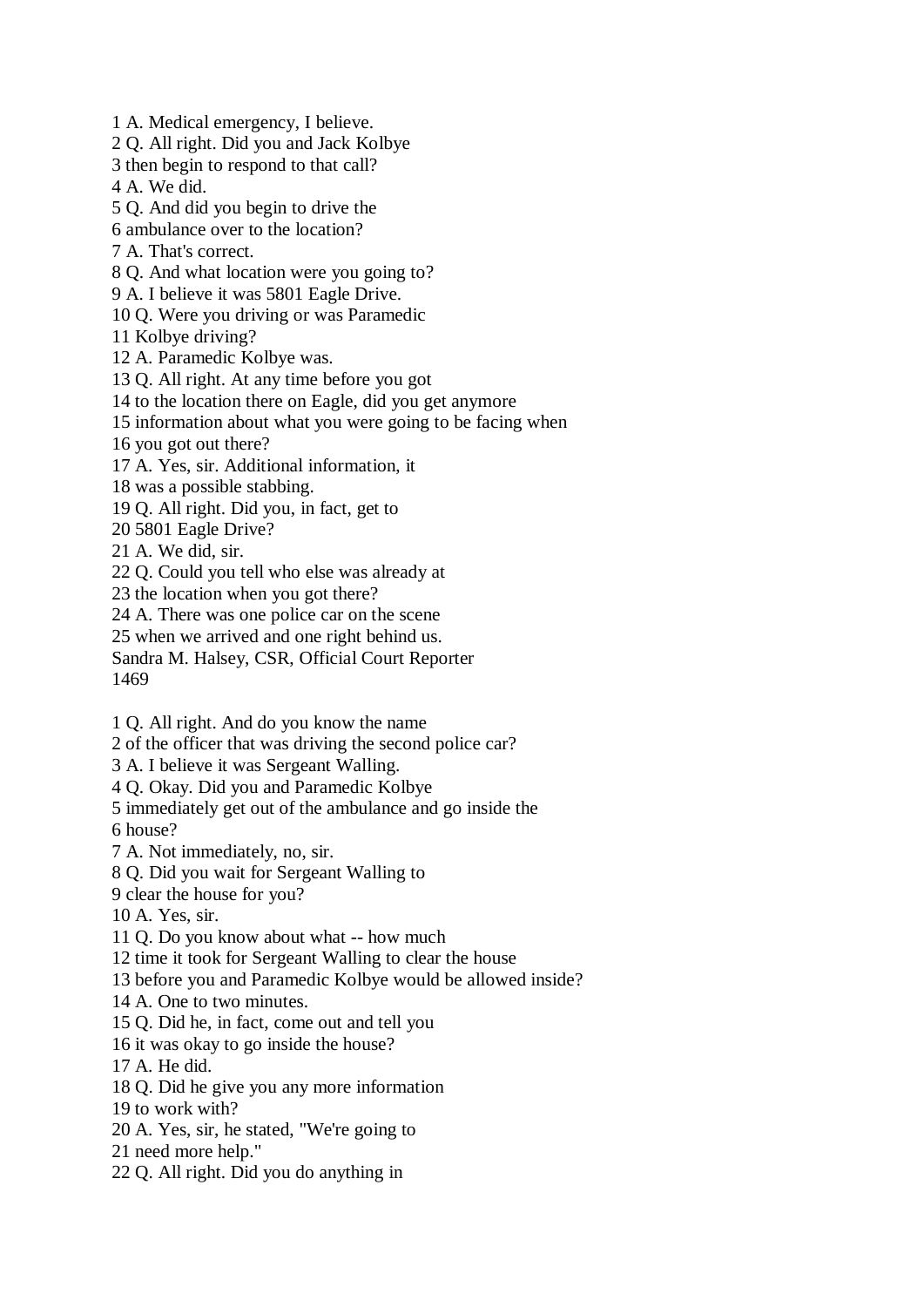23 response to him saying that to you? 24 A. I did. 25 Q. What did you do? Sandra M. Halsey, CSR, Official Court Reporter 1470

1 A. I radioed dispatch to send another -- 2 an additional engine, fire truck and ambulance. 3 Q. All right. While you were radioing 4 for additional help, did Paramedic Kolbye get out of the 5 ambulance and start to go inside the house? 6 A. He did.

7 Q. How far behind him were you when you

8 got out of the ambulance and started to go inside?

9 A. Footsteps, right on his heels.

10 Q. All right. And did you go in through

11 the front door?

12 A. We did.

13 Q. When you got inside, did you go to any

14 particular room inside the house?

15 A. Directly through the foyer to, I call

16 it the den.

17 Q. Okay. Down a hallway?

18 A. Yes, sir.

19 Q. And into a room that you call a den;

20 is that right?

21 A. That's correct.

22 Q. Let me just ask you briefly to look at

23 State's Exhibit No. 10, it's a floorplan of that

24 residence out there. You just tell me. On this diagram,

25 we have a room called the family room. Is that the room

Sandra M. Halsey, CSR, Official Court Reporter

1471

1 that you're referring to?

2 A. Yes, sir, it is.

3 Q. Okay. When you got in there, was

4 Paramedic Kolbye already attending to a patient?

5 A. Yes, sir.

6 Q. Okay. And where was his patient

7 located?

8 A. His patient was at the end of the

9 foyer, right behind the couch as we walked into the

10 family room.

11 Q. All right. So as you come into that

12 room, would he have been straight ahead, on the left, the

13 right, where would he have been then?

14 A. He would have been on my left.

15 Q. Could you see anyone else inside the

16 room?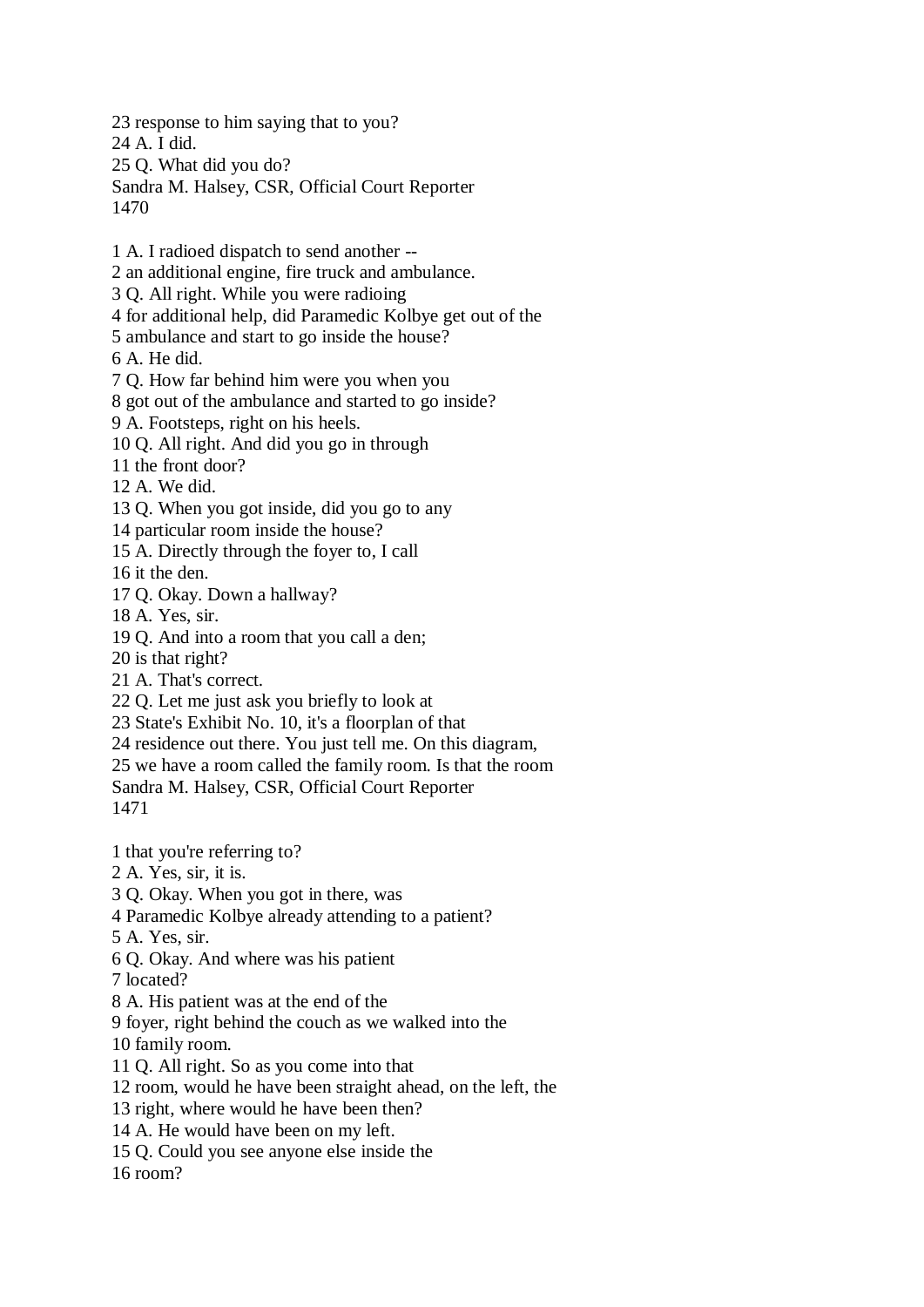17 A. Yes, sir. 18 Q. All right. Who could you see? 19 A. Directly ahead of me was my partner 20 Jack Kolbye, and near the bar area in the family room was 21 Officer Waddell and Mrs. Routier. 22 Q. All right. And they're standing there 23 by the kitchen bar; is that right? 24 A. Yes, sir. 25 Q. That separates the family room from Sandra M. Halsey, CSR, Official Court Reporter 1472 1 the kitchen? 2 A. Yes, sir. 3 Q. All right. About how far away from 4 where Paramedic Kolbye and his patient, were the 5 defendant and Officer Waddell? 6 A. Could you rephrase the question? 7 Q. Yeah. How far away from Paramedic 8 Kolbye and the other child were Officer Waddell and the 9 defendant? 10 A. Five to six feet, I would guess. 11 Q. All right. And when we talk about 12 "the defendant," are we talking about the lady over here 13 with the notepad and pen? 14 A. Yes, sir. 15 Q. Over here in the green jacket -- the 16 green dress? 17 A. Yes. 18 19 MR. GREG DAVIS: Your Honor, may the 20 record please reflect this witness has identified the 21 defendant in open court? 22 THE COURT: Yes, sir. 23 24 25 BY MR. GREG DAVIS: Sandra M. Halsey, CSR, Official Court Reporter 1473 1 Q. All right. So we've got Paramedic 2 Kolbye, we've got his patient, we've got the defendant, 3 we've got Officer Waddell. Was there anybody else inside 4 that room? 5 A. Yes, sir, there was two children. 6 Q. Okay. Was one of them Paramedic 7 Kolbye's patient? 8 A. Yes, sir. 9 Q. All right. Another child in addition 10 to that?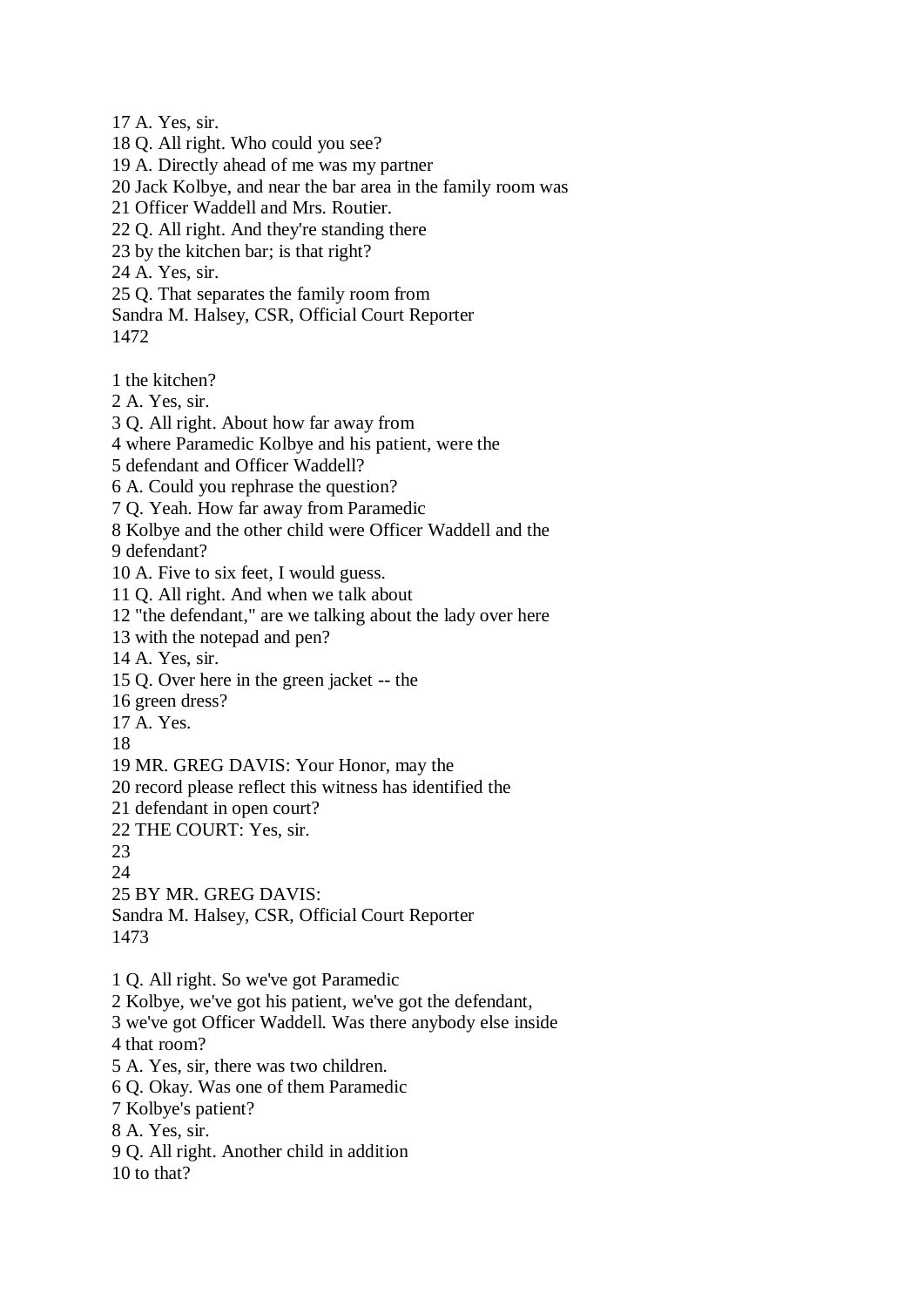11 A. That's correct. 12 Q. Okay. Any other adults? 13 A. No, sir. 14 Q. Okay. Was there another male, the 15 defendant's husband? 16 A. Oh, yes, sir. 17 Q. Okay. Could you tell us, where was 18 the defendant's husband when you first saw him? 19 A. Walking towards me and my partner from 20 the child that was near the center of the room, or 21 thereabouts. 22 Q. Okay. The other child that's on the 23 other side of the room? 24 A. Yes, sir. 25 Q. And the defendant's husband is walking Sandra M. Halsey, CSR, Official Court Reporter 1474

- 1 from the direction of that child over to where your
- 2 partner is working on the other child; is that right?

3 A. Yes, sir.

4 Q. Okay. Well, Paramedic Kolbye had the

5 one child he was working on, so what did you do?

6 A. I proceeded around him, he -- my

7 passage was blocked, and continued around past Officer

8 Waddell and Mrs. Routier to the second child.

9 Q. Okay. And, again, just looking at

10 State's Exhibit No. 10, let me just ask you: I'm

11 pointing to an area that says "second child." Does that

12 look like an accurate representation of where this second

13 child was right over here at this "X"?

14 A. Yes, sir.

15 Q. And do I understand you to say that

16 the defendant's husband was walking from that direction

17 toward the direction where your partner was working on

18 the other child?

19 A. That's correct.

20 Q. Okay. And, then did you take a direct

21 route from where you were over to this second child, or

22 did you have to go around to avoid Mr. Routier?

23 A. I had to go around to avoid Mr.

24 Routier.

25 Q. Okay. And if you don't mind, if you

Sandra M. Halsey, CSR, Official Court Reporter 1475

1 can just step down and just point for the members of the

2 jury the route that you took to get over to that second

3 child, please.

4 A. Okay.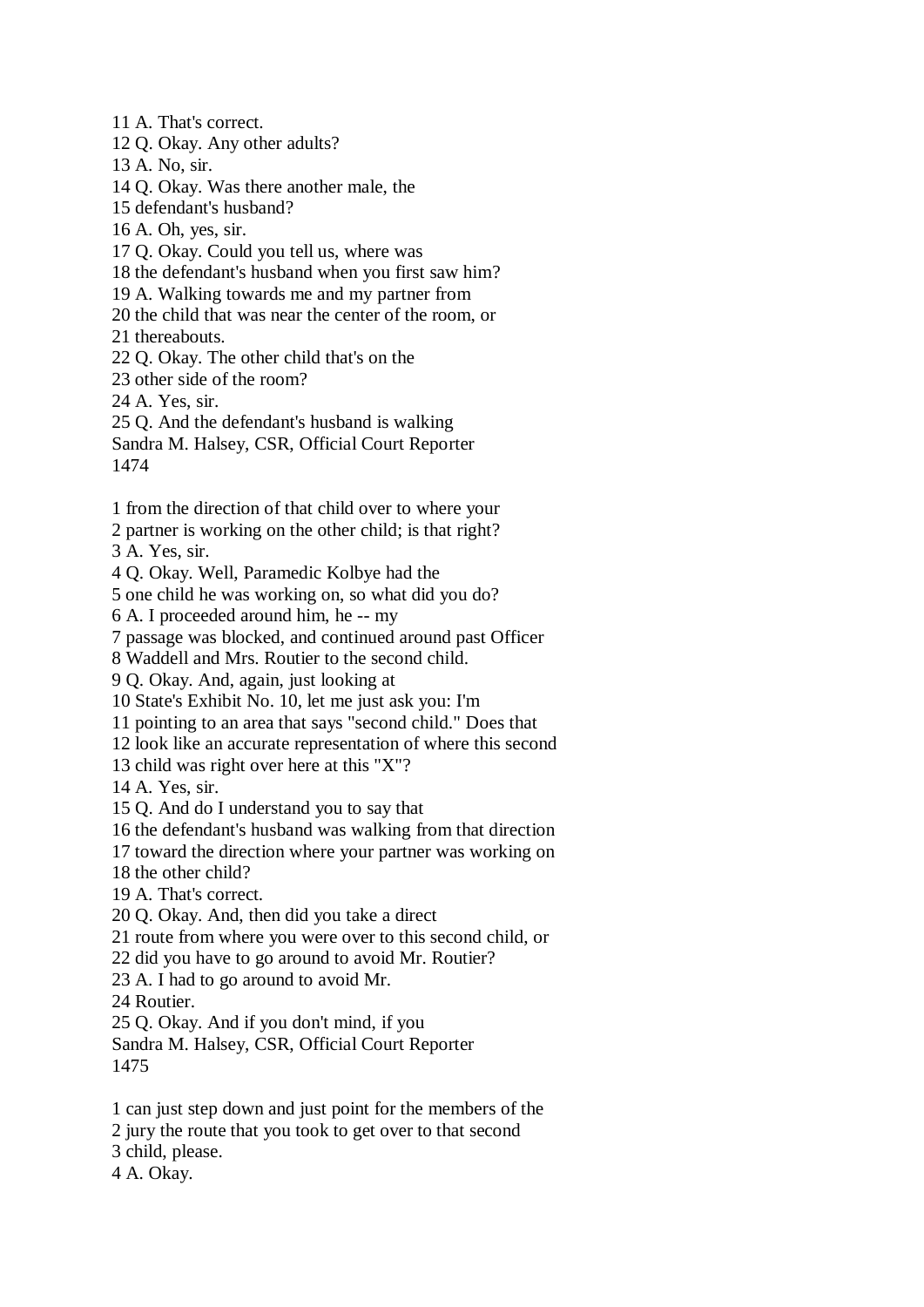5 6 (Whereupon, the witness 7 Stepped down from the 8 Witness stand, and 9 Approached the jury rail 10 And the proceedings were 11 Resumed as follows:) 12 13 14 BY MR. GREG DAVIS: 15 Q. And if you will, if you'll stand 16 around to the side so that all of the members of the jury 17 can see. Just point out for them where you were. 18 A. Okay. I came in this way. 19 Q. Okay. If you'll stand back just a 20 little more. Okay. Thank you. 21 A. Came around this way, around this 22 couch, into here. 23 Q. All right. Good enough. Thank you. 24 25 (Whereupon, the witness Sandra M. Halsey, CSR, Official Court Reporter 1476 1 Resumed the witness 2 Stand, and the 3 Proceedings were resumed 4 On the record, as 5 Follows:) 6 7 BY MR. GREG DAVIS: 8 Q. And when you got over to this second 9 child, could you describe where he was? Was he laying 10 down, sitting up, what was he doing? 11 A. He was laying on his back. 12 Q. All right. So he's on his back. How 13 was he clothed? 14 A. His chest was bare. He did not -- I 15 didn't notice whether he had any bottoms on or not. 16 Q. All right. Did you note injuries to 17 him? 18 A. Yes, sir, I did. 19 Q. Okay. What sort of injuries did you 20 see? 21 A. I noted a large laceration or puncture 22 wound to the chest area. There were a few other puncture 23 wounds there and about the abdominal cavity. 24 Q. All right. Did you check him for 25 vital signs?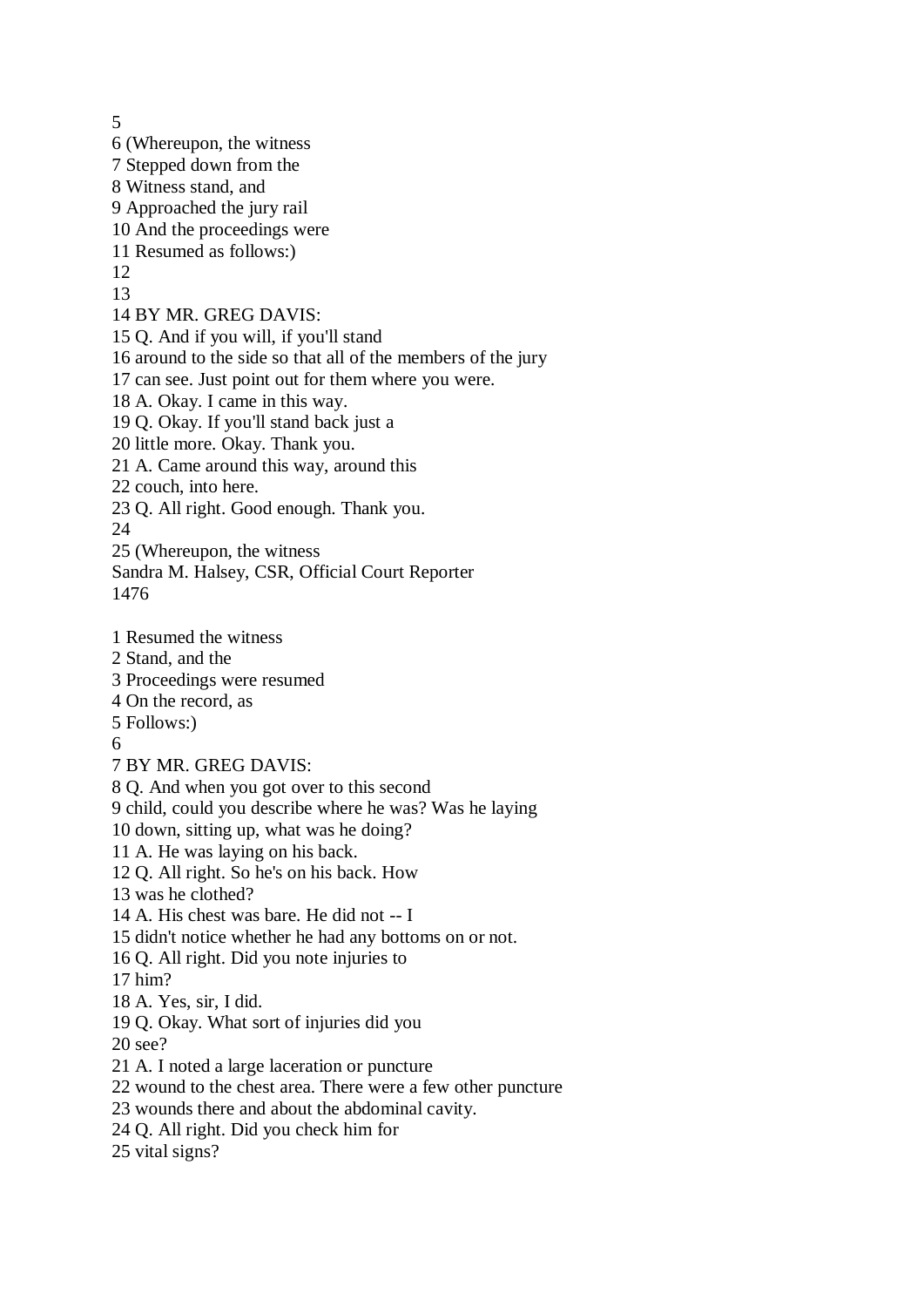Sandra M. Halsey, CSR, Official Court Reporter 1477

1 A. I did, sir. 2 Q. And did he have any pulse that you 3 could detect? 4 A. No, sir, he had no pulse, no 5 respirations. 6 Q. Okay. No sign of life at that time; 7 is that right? 8 A. No, sir. That's correct. 9 Q. Okay. Did you notice, Paramedic 10 Koschak, while you were over there assessing him for 11 vital signs whether or not his eyes were still open? 12 A. They were. 13 Q. What sort of expression did he have on 14 his face? 15 A. One of -- I would have to say 16 surprise, or kind of like help me. 17 Q. Okay. Was there anything that you 18 could do for that child? 19 A. No, sir. 20 Q. Did you stay over there with him, or 21 did you go to someone else in that room? 22 A. I went to Mrs. Routier after that. 23 Q. Okay. And was she still over near the 24 kitchen bar with Officer Waddell? 25 A. Yes, sir. Sandra M. Halsey, CSR, Official Court Reporter 1478 1 Q. If you would, when you got over to the 2 defendant, can you please describe her appearance? 3 A. She was covered in, I believe it was a 4 large T-shirt, with blood. The reason I had left the

5 other child, I didn't -- I mean, there was no vital

6 signs, and I had two patients, therefore I triaged the

7 smaller child. I had a viable patient to work on, so I

8 went to her injuries, due to the blood. I had two

9 patients and was by myself.

10 Q. So you took care of the -- you

11 assessed the child first, and then went to Ms. Routier.

12 Right?

13 A. That's correct.

14 Q. And when you got over there, was she

15 still was standing up, sitting down, what is she doing?

16 A. She's kneeling near Officer Waddell,

17 near the bar still.

18 Q. All right. Is she closer to the entry

19 hallway or closer to the sliding glass door?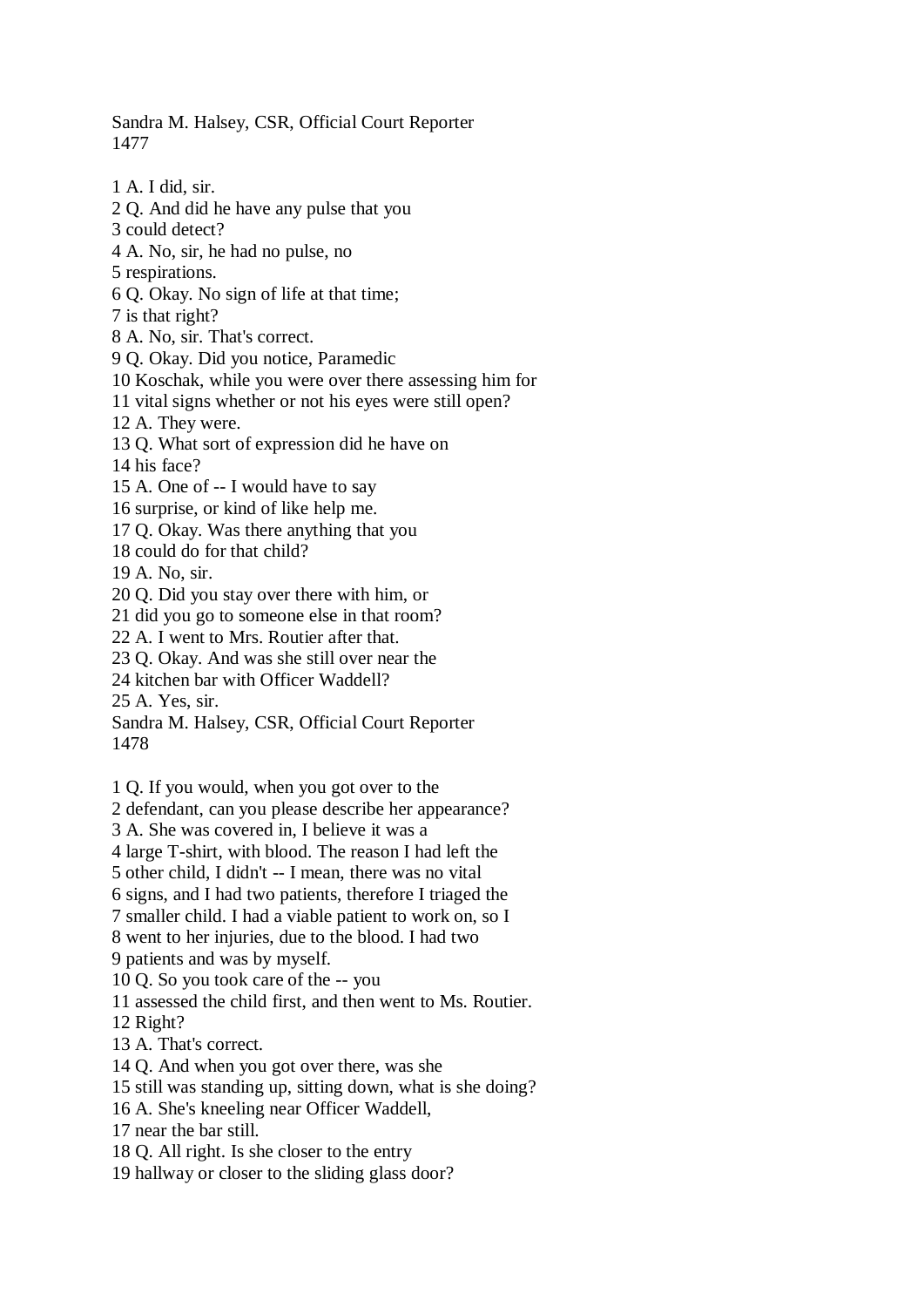20 A. Closer to the sliding glass door. 21 Q. Is there a lot of blood on the floor 22 over in that area? 23 A. I don't recall. 24 Q. Okay. And just how is she dressed? 25 A. I believe all she had on was a large Sandra M. Halsey, CSR, Official Court Reporter 1479 1 nightgown or a large T-shirt. 2 Q. All right. Did you note some injuries 3 to her? 4 A. Yes, sir. 5 Q. What sort of injuries did you note 6 inside the house? 7 A. I noted -- I removed the rag and 8 noticed a large laceration to the neck area, and also a 9 laceration to the arm. 10 Q. So you've got a neck injury, and then 11 you've got a -- do you remember which arm you saw the 12 laceration? 13 A. If I had my report I could tell you. 14 I can't recall at this time. 15 Q. So one of the arms had an injury and 16 the neck had an injury also; right? 17 A. That's correct. 18 Q. Was she holding anything over either 19 of the two wounds when you saw her? 20 A. She was holding a rag to her neck. 21 Q. How about as far as her demeanor? 22 What was she doing? What was she saying? How did she 23 appear to be doing at that point? 24 A. She was -- she asked who could have 25 done this to her babies. She wasn't -- she was upset. Sandra M. Halsey, CSR, Official Court Reporter 1480 1 She was upset. 2 Q. Okay. Crying? Screaming? 3 A. No. 4 Q. Now, did you stay inside the residence 5 with her or did you take her somewhere to treat her? 6 A. I asked her to come with me to the 7 front porch. I wanted to get out of the house and deemed 8 it being necessary for both of us -- be a good thing to 9 get out of the house. 10 Q. All right. And did she follow your

11 instructions, and did she go with you to the front porch?

12 A. She did.

13 Q. All right. Did she seem to have any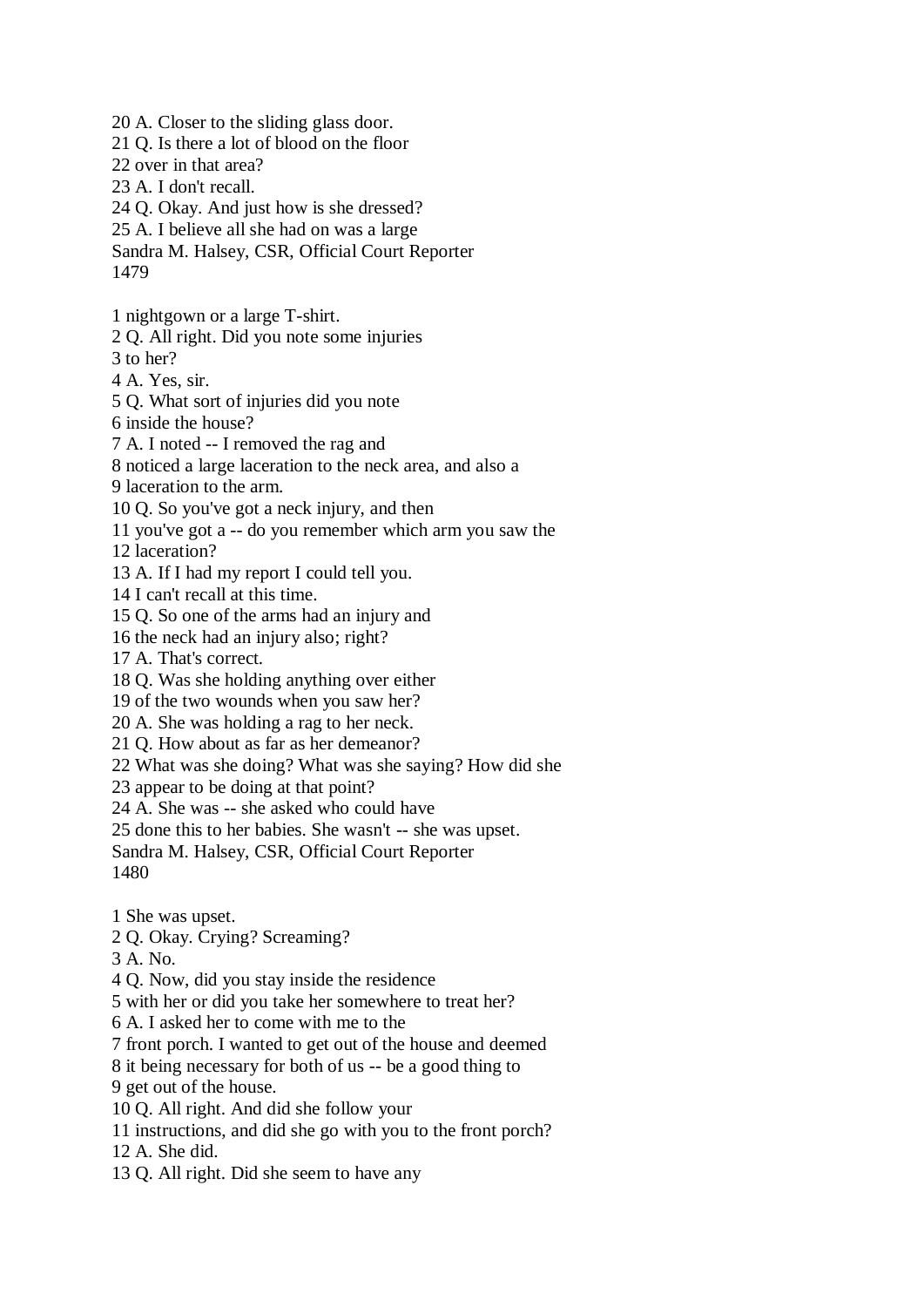14 difficulties understanding what you wanted her to do at 15 that point? 16 A. No, sir. 17 Q. So you spent a short period of time 18 inside, and then you went out to the front porch and you 19 began assessing her injuries again; is that right? 20 A. That's correct. 21 Q. Now, again, when you're trying to 22 assess a patient for possible treatment, Paramedic, what 23 are you looking for? What types of things are you 24 looking for? 25 A. My initial assessment was that I was Sandra M. Halsey, CSR, Official Court Reporter 1481 1 looking for excessive blood loss, due to her appearance, 2 and shock, due to the lacerations and the blood that she 3 had on her chest area. I was looking for hypovolemic 4 shock in this case. 5 Q. Okay. So you're looking -- I guess 6 you've looked at her injuries by this time; right? 7 A. Yes, sir. 8 Q. And you're looking for excessive 9 bleeding; is that right? 10 A. That's correct. 11 Q. And you're looking for shock? 12 A. That's correct. 13 Q. Okay. Now, why is it important for 14 you to make that assessment quickly on a patient? 15 A. Because that's a life threatening 16 injury. 17 Q. Okay. And, as a paramedic, had you 18 received training in assessing individuals for shock? 19 A. Yes, sir. 20 Q. All right. Let me just ask you, if 21 you will, how many hours does it take to become a 22 paramedic? 23 A. You have to be an EMT first, which is 24 about 200 hours, and then that's roughly 700 hours 25 clinical and didactic training after that to be a Sandra M. Halsey, CSR, Official Court Reporter 1482 1 paramedic. 2 Q. When you're talking about -- what was 3 that didactic? 4 A. Didactic and also your clinical

- 5 rotations.
- 6 Q. What's the didactic part?
- 7 A. Actual classroom study.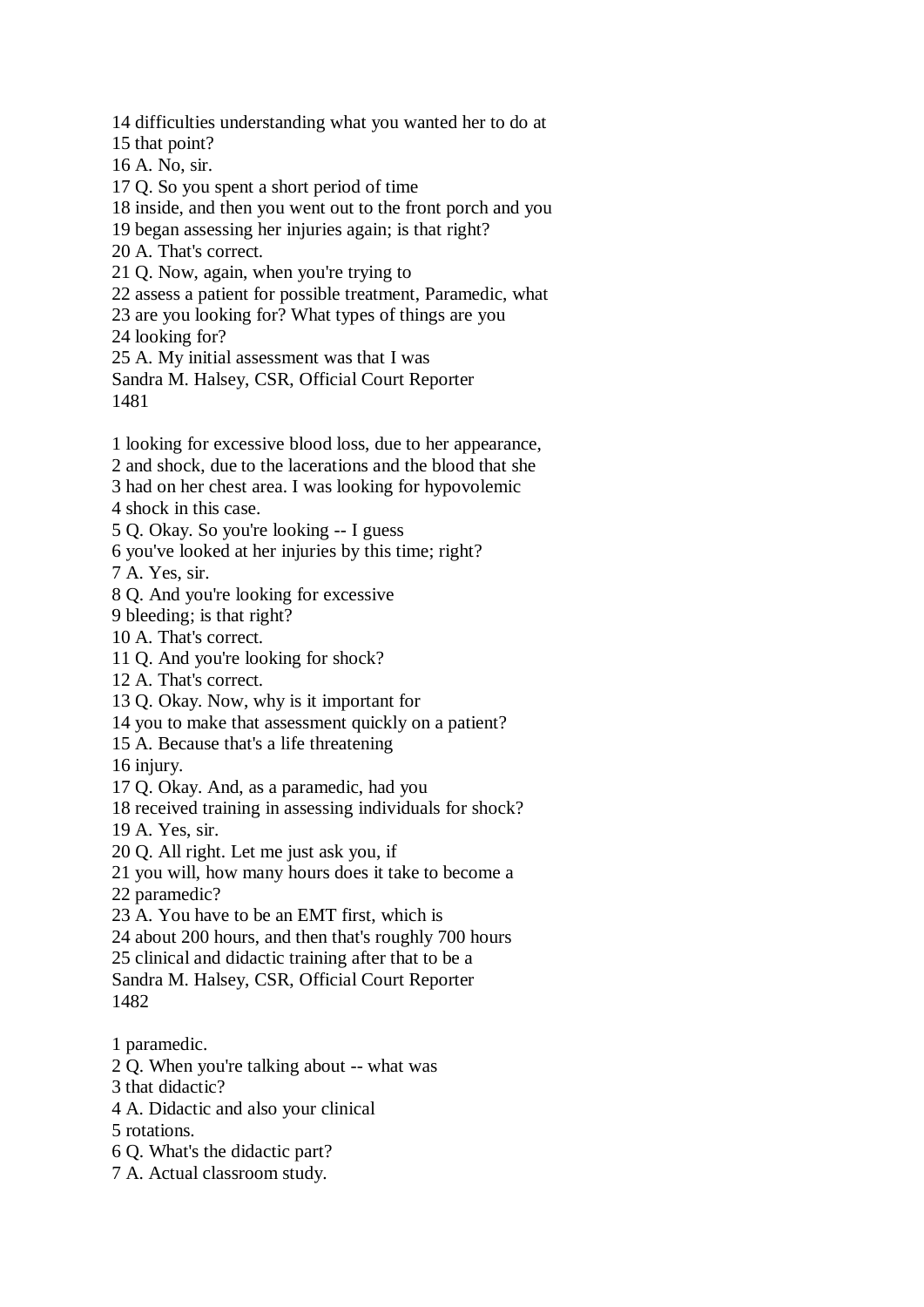8 Q. All right. What's the clinical part?

9 A. You actually perform in emergency

10 rooms, ICUs, surgery, and you ride along with other fire

11 departments and other paramedics.

12 Q. All right. And of the amount of

13 training that you received to become a paramedic, what

14 percentage of that training, would you say, is spent

15 dealing directly with the issue of shock?

16 A. About one-third.

17 Q. Which would mean about how many hours

18 do you receive training to deal with shock and the

19 assessment of shock?

20 A. It covers cardiovascular and

21 respiratory, roughly, I would say close to 300 hours,

22 maybe more.

23 Q. And by this time, you've been a

24 paramedic for how long?

25 A. Seven years.

Sandra M. Halsey, CSR, Official Court Reporter 1483

1 Q. Now you have said that shock can be a

2 life-threatening condition; is that right?

3 A. That's correct.

4 Q. And what can happen if an individual

5 has gone into shock, as far as threatening their life?

6 Can they actually lose enough blood where they're going

7 to die?

8 A. Yes, sir.

9 Q. Well, when you got out there to the

10 porch, did you, in fact, assess Mrs. Routier to determine

11 whether or not she was suffering from shock?

12 A. I did.

13 Q. Okay. And just describe for the

14 members of the jury what you did out there that morning

15 to determine whether or not she was suffering from shock 16 or not.

17 A. I noted her appearance, her color,

18 being pale, which could be significant blood loss. She

19 had a good skin color, good skin temperature. I touched 20 her arm.

21 I also performed a capillary regional

22 check, where you push down on the nail bed, and it was a

23 good blood return, that means she had an adequate blood

24 pressure at that time. Decreasing blood pressure could

25 be a sign, or is a sign of shock.

Sandra M. Halsey, CSR, Official Court Reporter

1484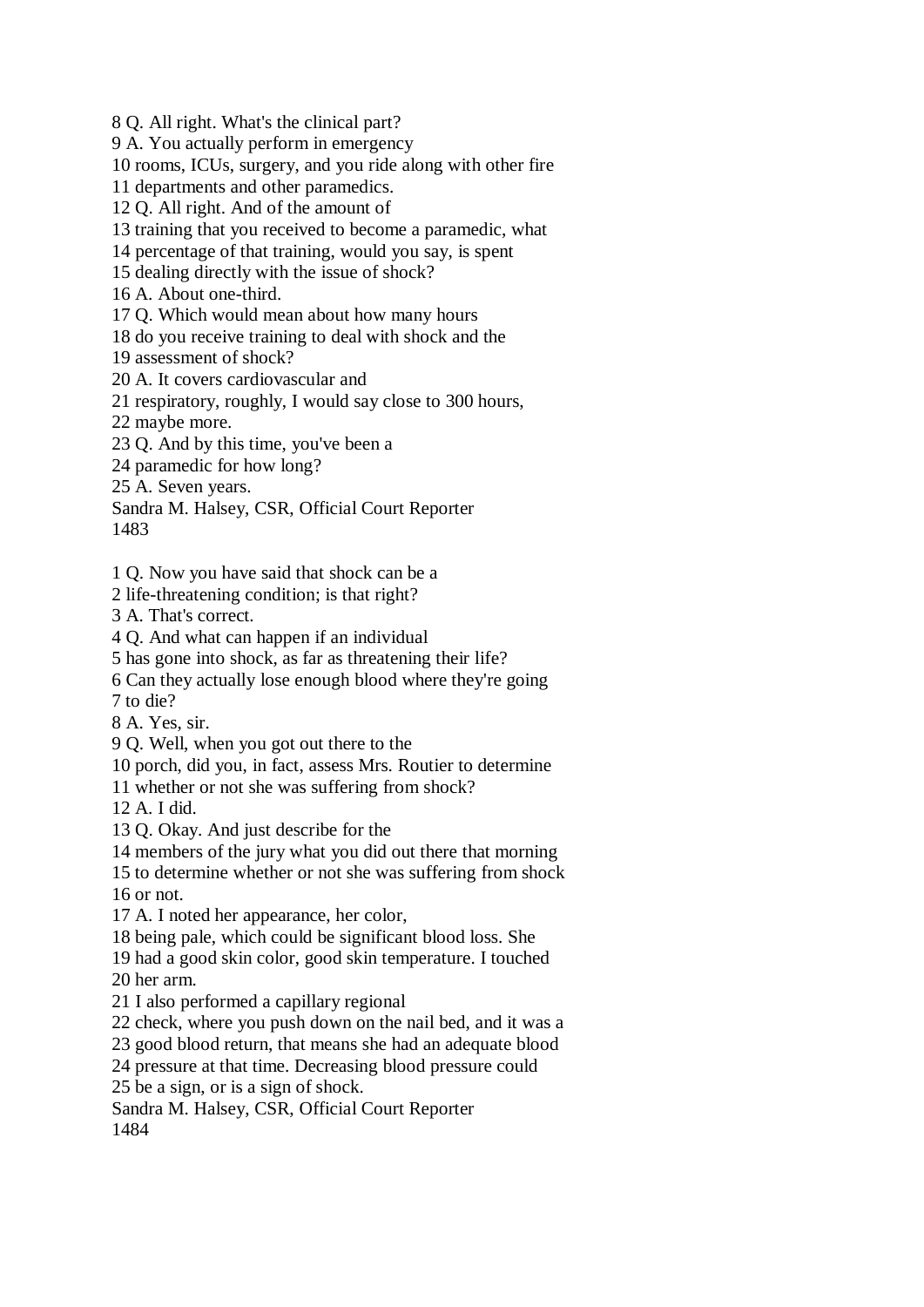1 Q. Okay. When you're assessing someone

2 for shock, are you looking for their actions and their

3 reactions to what's happening around them?

4 A. I am.

5 Q. What types of things are you looking

6 for?

7 A. Is she alert and oriented to where

8 she's at, what she's doing? Can she follow commands

9 well? That sort of questioning.

10 Q. All right. Inside you said that she

11 followed your instruction to go out to the front porch;

12 is that correct?

13 A. That's correct.

14 Q. Were you talking to her outside on the

15 porch also?

16 A. Briefly, yes, sir.

17 Q. All right. Did Mrs. Routier appear to

18 be oriented as to the time, place and person at that

19 time?

20 A. She did.

21 Q. Okay. Did she seem to understand what

22 information that you were trying to give to her?

23 A. Yes. She was alert and oriented.

24 Q. Okay. You were talking about -- I

25 think at one time you talked about a shock by the name of

Sandra M. Halsey, CSR, Official Court Reporter

1485

1 hypovolemic shock; is that right?

2 A. Yes, sir, that's correct.

3 Q. Is that where you lose enough blood

4 that you go into shock?

5 A. That's correct.

6 Q. Are there other types of shock besides

7 that?

8 A. There are.

9 Q. Okay. Let me just ask you: Have you

10 ever heard of cardiogenic shock?

11 A. Yes, sir.

12 Q. What kind of shock is that?

13 A. It's failure of the heart to pump

14 adequate blood to the vital organs and to the body.

15 Q. All right. Did it appear to you that

16 Mrs. Routier was having any heart problems that would

17 cause that type of shock?

18 A. No, sir.

19 Q. Have you ever heard of neurogenic

20 shock?

21 A. Yes, sir.

22 Q. Okay. What type of shock is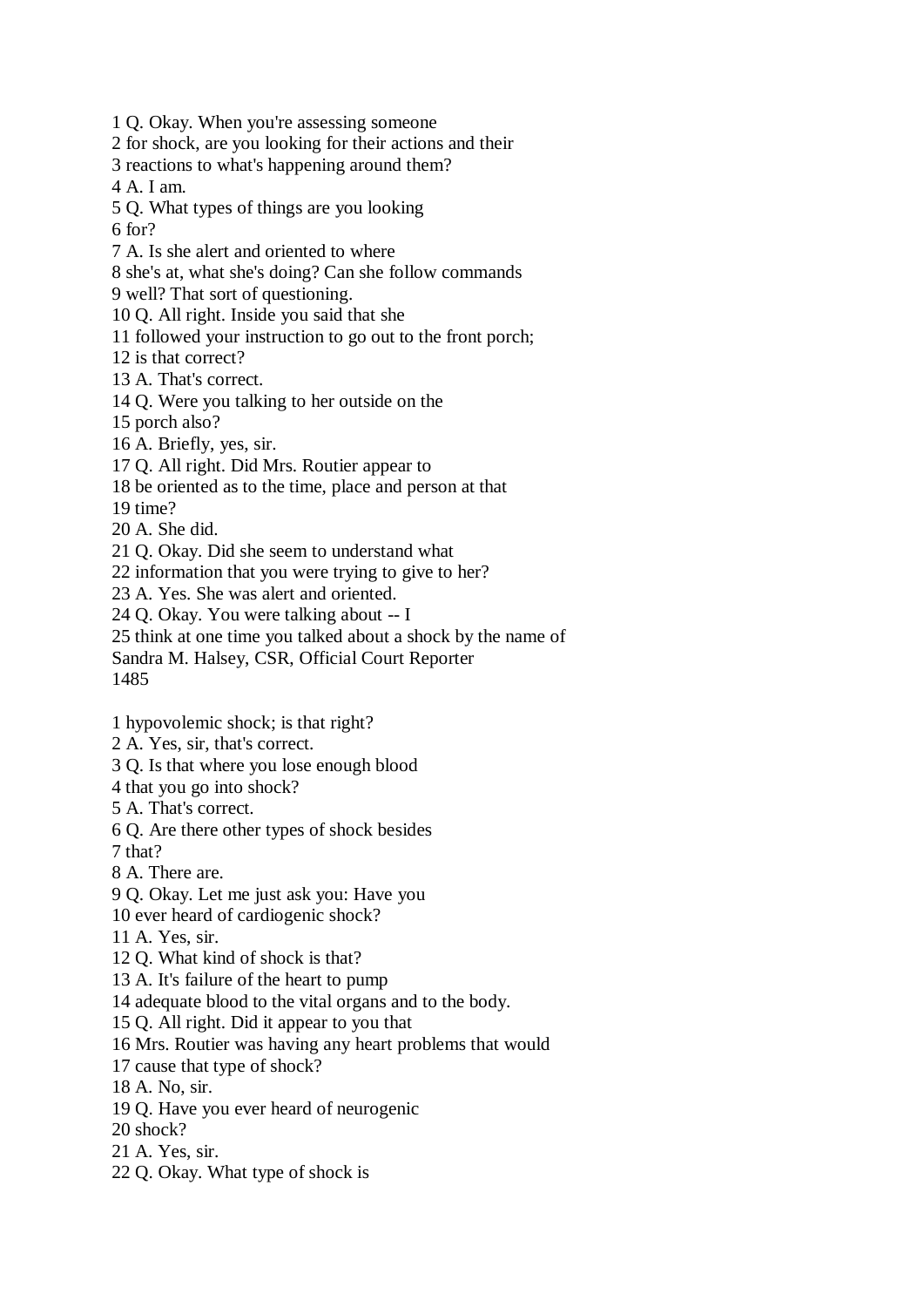23 neurogenic shock?

24 A. The central nervous system of the body 25 is not performing correctly, therefore dilating blood

Sandra M. Halsey, CSR, Official Court Reporter 1486

1 vessels and arteries and inadequate blood profusion to

2 the brain and heart occurs.

3 Q. And what kind of symptoms will you see

4 for that kind of shock?

5 A. The same symptoms of almost all types

6 of shock, with the exception of septic, are pale skin

7 color, disorientation, sometimes fainting, sometimes

8 combative, decreasing blood pressure, falling decreasing

9 blood pressure, things of that nature.

10 Q. Were you seeing any of those items in

11 Mrs. Routier while you were out on the front porch with

12 her?

13 A. No, sir.

14 Q. Are you beginning to give her

15 treatment for her injuries at that time?

16 A. Yes, sir.

17 Q. Okay. What are you doing for her?

18 A. Begin bandaging up her neck and her

19 arm.

20 Q. All right. Did anyone at any time

21 come to the front porch to start helping you treat Mrs.

22 Routier?

23 A. Yes, sir.

24 Q. Who would that have been?

25 A. Paramedic Larry Byford.

Sandra M. Halsey, CSR, Official Court Reporter 1487

1 Q. Okay. Larry Byford?

2 A. That's correct.

3 Q. All right. And did he assist you in

4 actually putting bandages on the wounds that you noted to

5 her?

6 A. He did.

7 Q. Did you stay up there at the front

8 porch with the defendant or did you take her somewhere

9 for additional treatment?

10 A. I called for a stretcher. We placed

11 her on the stretcher and took her to the ambulance.

12 Q. Okay. Was the stretcher actually

13 brought to the front porch?

14 A. Yes, sir.

15 Q. Did you tell the defendant what you

16 were about to do?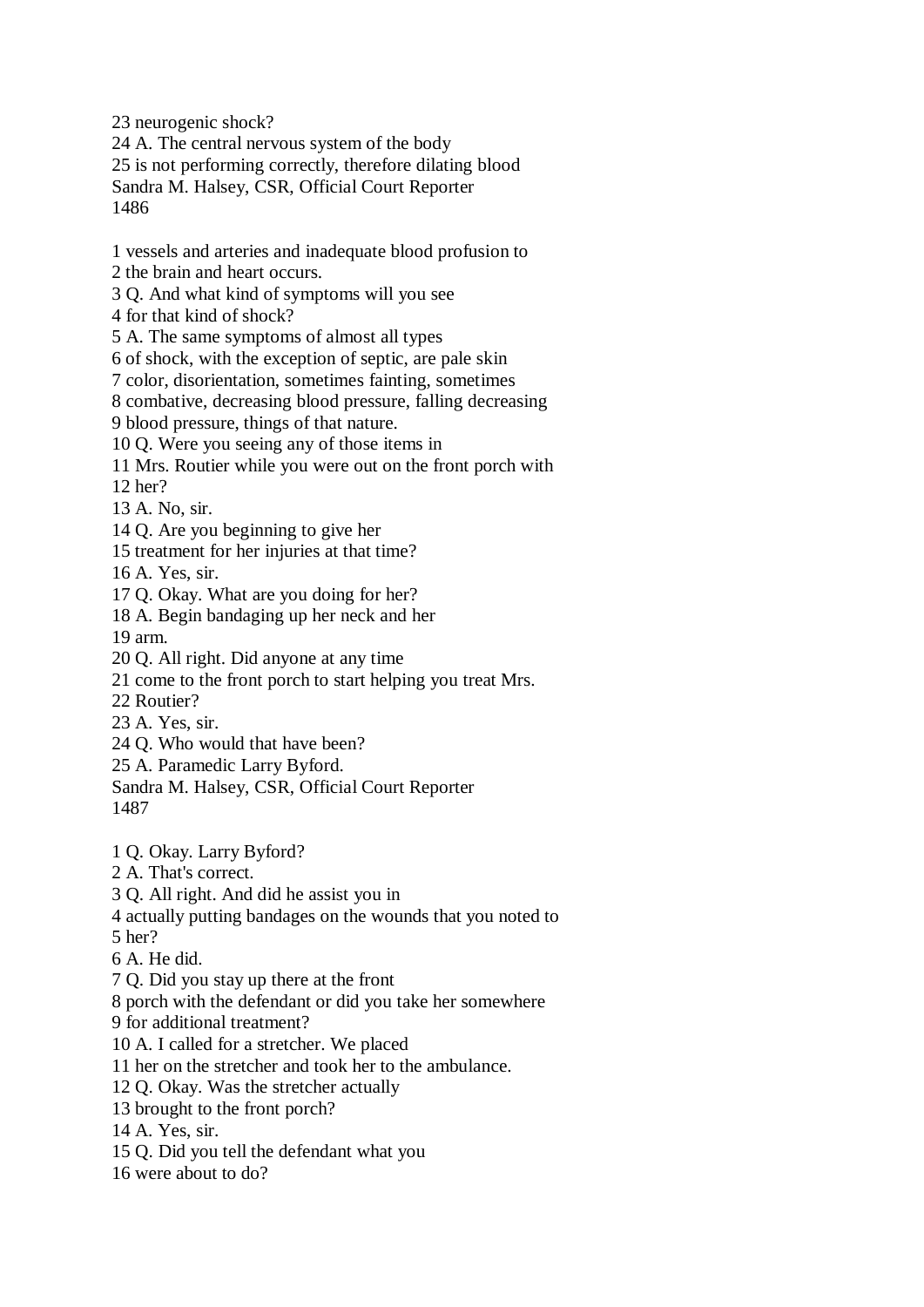17 A. Yes, sir. I asked her to please step 18 over here and sit on the stretcher. 19 Q. Okay. Did she seem to have any 20 problems understanding what you were asking her to do? 21 A. No, sir. 22 Q. Did she go over to the stretcher and 23 get on the stretcher for you? 24 A. Yes, sir. 25 Q. Was she then taken to the ambulance on Sandra M. Halsey, CSR, Official Court Reporter 1488

1 the stretcher?

2 A. Yes, sir.

3 Q. And did you go out to the ambulance

4 with her?

5 A. I did.

6 Q. And once inside the ambulance, did you

7 provide any additional care for Mrs. Routier?

8 A. Yes, sir, I began to start an I.V.

9 Q. Okay. Now, had you taken her to your

10 ambulance or to another ambulance?

11 A. I took her to the ambulance that I had

12 requested, the next in ambulance.

13 Q. Okay. Had Paramedic Kolbye already

14 taken his patient to y'all's ambulance?

15 A. Yes, sir.

16 Q. So you're basically taking your

17 patient to the backup ambulance; is that right?

18 A. Yes, sir.

19 Q. Okay. And who was working that

20 ambulance? Who were the two people assigned to it, if

21 you remember?

22 A. Paramedic Eric Zimmerman and Paramedic

23 Larry Byford.

24 Q. Okay. And Larry Byford is the person

25 who came up to the porch to help you. Right?

Sandra M. Halsey, CSR, Official Court Reporter 1489

1 A. Yes, sir.

2 Q. Okay. When you got out there, what

3 sort of treatment -- what was done with Ms. Routier once

4 she was in the ambulance?

5 A. Larry began to disrobe her and I

6 started an I.V. of normal saline. EMT Higgins took her

7 blood pressure at this time.

8 Q. Okay. You had noted, I think, when

9 you went inside, I asked you about her clothing, and you

10 noted that she either had some sort of night shirt or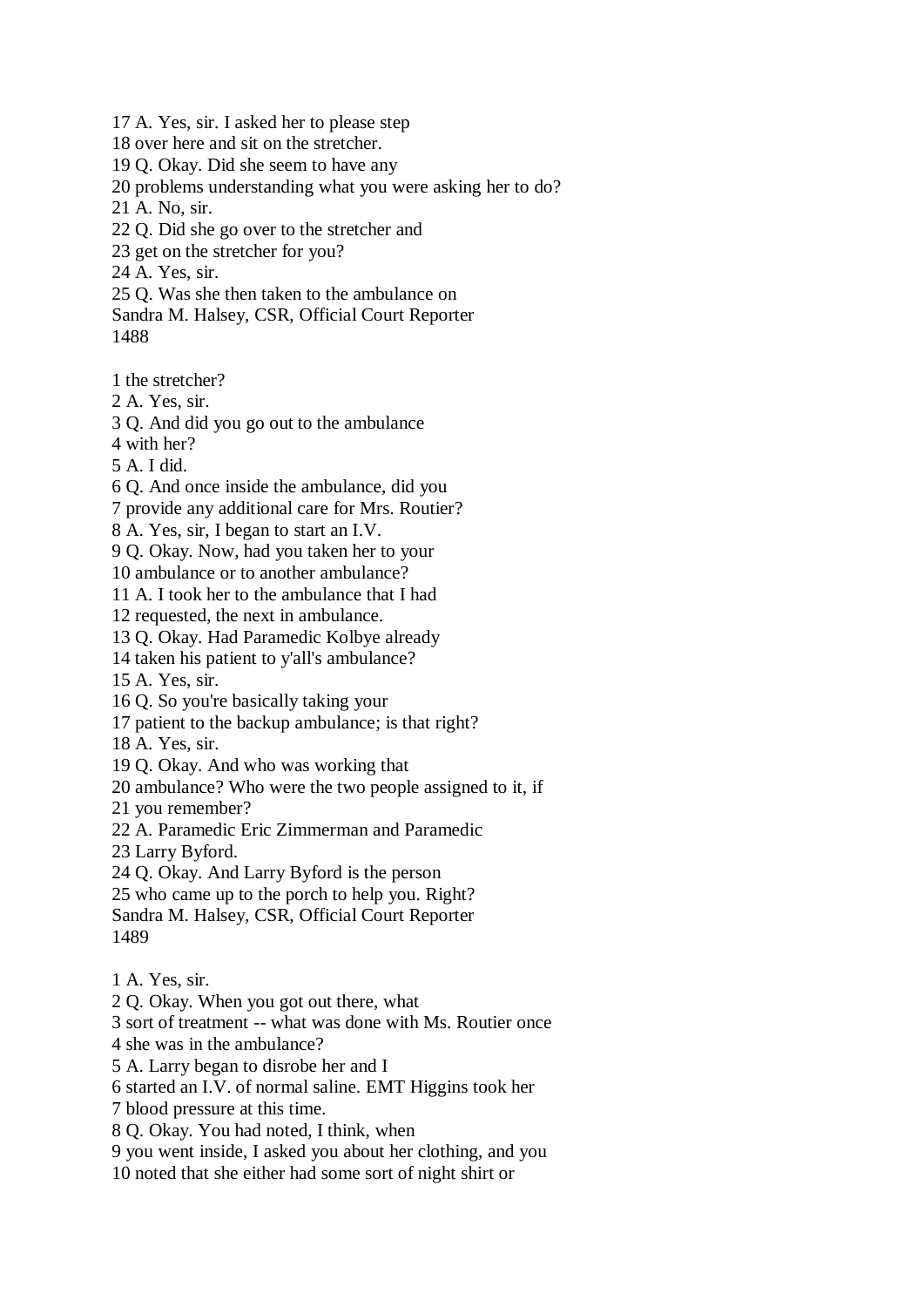11 something on; is that right? 12 A. That's correct. 13 Q. Okay. When you got -- when she was 14 taken to the ambulance was she disrobed then? 15 A. Yes, she was. 16 Q. For further treatment? 17 A. Yes, sir. 18 Q. Besides this shirt, or this nightgown, 19 did she have any other clothing on? 20 A. No, sir. 21 Q. No undergarments? 22 A. No, sir. 23 Q. By this time had her neck already been 24 bandaged? 25 A. Yes, sir. Sandra M. Halsey, CSR, Official Court Reporter 1490 1 Q. Okay. Byford and Zimmerman are out

2 there, what again, are you doing for her specifically?

3 A. I started an I.V. of normal saline.

4 Q. Okay. And what's the purpose of that?

5 A. It's a lifeline to induce fluids into

6 the body if she had had significant blood loss. I was

7 still under the assumption that she was either having

8 tremendous amount of bleeding at the time or had lost

9 some -- a lot of blood.

10 Q. Okay. And what was that based on,

11 where? The way she looked?

12 A. Just her outside appearance of her

13 shirt, it was covered in blood.

14 Q. When you get an I.V. solution, is that

15 medicine actually, is it pain medication or anything like

16 that, or is it just to replace fluid loss in the body?

17 A. It's just a -- a type of -- normal

18 saline is just a type of salt water solution, fluid

19 replacement.

20 Q. Okay. Are there times when you might

21 give a higher rate of flow for the saline than in other

22 cases?

23 A. Yes, sir.

24 Q. Okay. In this case, what rate of flow

25 of the I.V., how strong an I.V. did you give to the

Sandra M. Halsey, CSR, Official Court Reporter 1491

1 defendant out there in the ambulance?

2 A. Minimal drip rate.

3 Q. Minimal?

4 A. That's correct, minimal.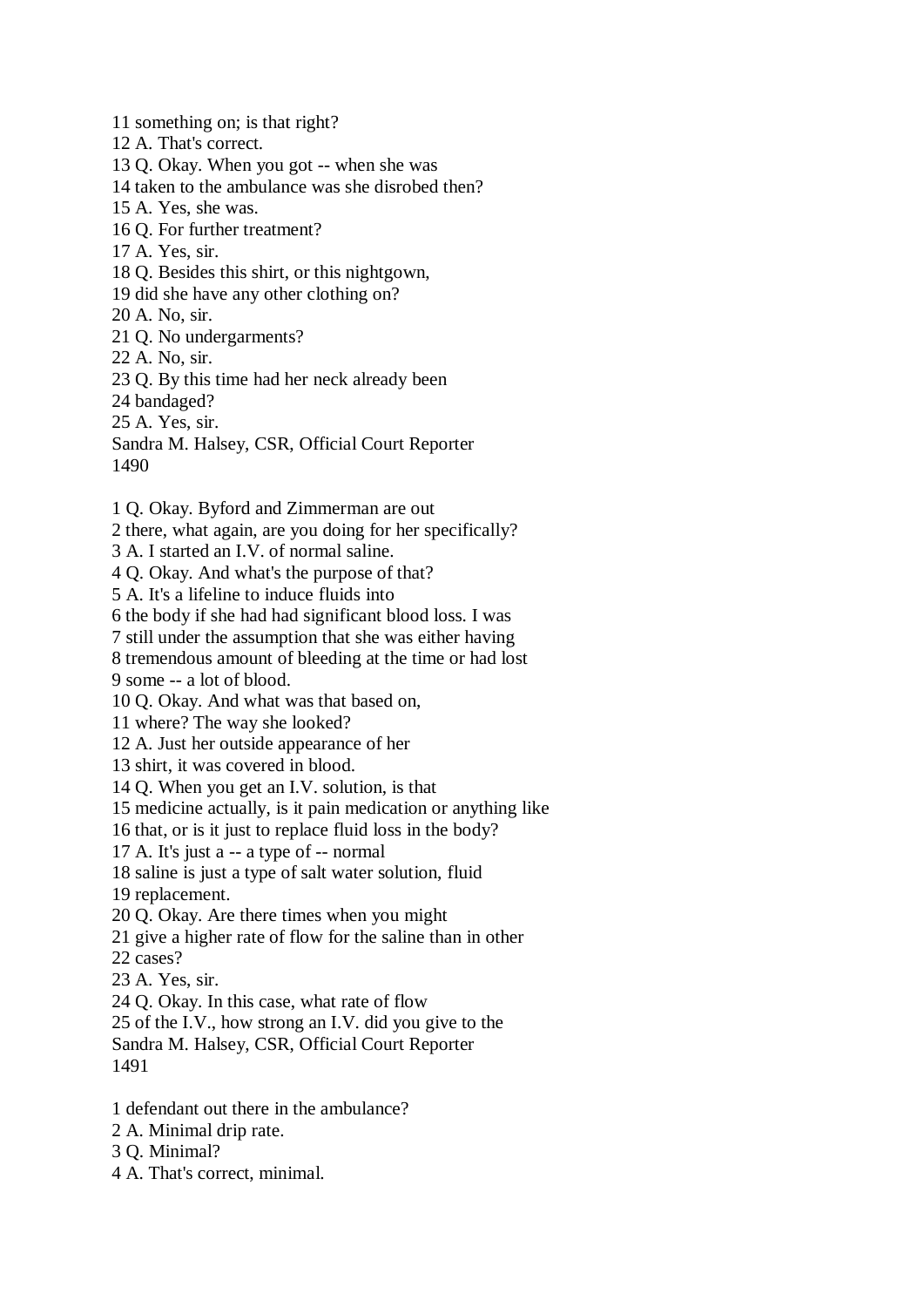5 Q. Okay. And why did you choose to give 6 her a minimal rate flow of I.V. out there in the 7 ambulance? 8 A. I just secured the I.V. in her arm, 9 and was getting ready to set the flow when EMT Higgins 10 advised me of her blood pressure. It was 140 over 80. 11 Q. Okay. And 140 over 80, is that a good 12 blood pressure? 13 A. Yes, sir, it is. 14 Q. All right. And so, from the fact that 15 she had a good blood pressure out there, what did you 16 determine about the blood loss and the need for an I.V. 17 solution? 18 A. She had not had significant blood loss 19 to indicate a larger -- a faster flow rate. 20 Q. All right. Besides giving her the 21 minimum flow rate of the I.V. solution, did you render 22 any additional treatment to Mrs. Routier out there in the 23 ambulance? 24 A. No, sir. 25 Q. Okay. Did you travel with Mrs. Sandra M. Halsey, CSR, Official Court Reporter 1492 1 Routier to the hospital? 2 A. No, sir. 3 Q. Okay. Would that have been the 4 responsibility of Eric Zimmerman and Larry Byford? 5 A. That's correct. It was their 6 ambulance. 7 Q. Okay. Did you immediately leave 5801 8 Eagle or did you remain there for some period of time? 9 A. I remained on the scene. 10 Q. Okay. What did you do -- what's the 11 next thing that you do after you finished treating Mrs. 12 Routier there in the ambulance, what do you do then? 13 A. Reported to my captain, ready for 14 assignment. 15 Q. Okay. Was that Dennis Vrana? 16 A. Yes, sir, it was.

17 Q. Okay. Did you get another assignment?

18 A. I did.

- 19 Q. What was your assignment?
- 20 A. To -- I received two assignments. I'm
- 21 not sure of the order in which I performed them. That
- 22 was to check on the youngest child that was -- the infant
- 23 that was found upstairs, who was at a neighbor's house,
- 24 and ascertain if he had any injuries.
- 25 Q. Okay. So this was an infant that had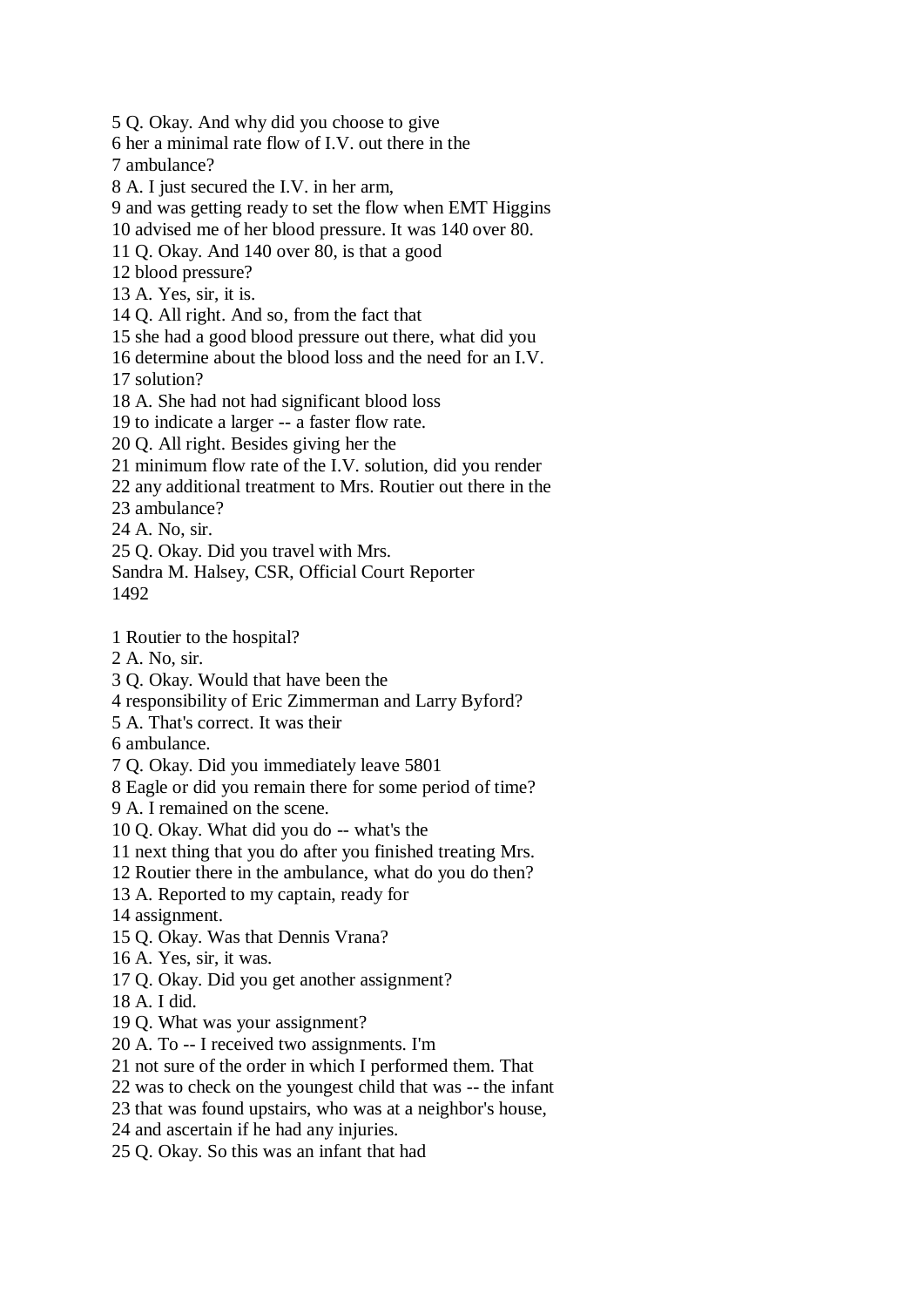Sandra M. Halsey, CSR, Official Court Reporter 1493

1 been found upstairs in the house? 2 A. That's correct. 3 Q. All right. Did you go over and check 4 the infant then? 5 A. I did. 6 Q. Did you find him to be in good 7 condition? 8 A. Yes, sir, asleep. 9 Q. No injuries on him. Right? 10 A. That's correct. 11 Q. When you finished with the infant 12 then, what's the next thing that you were instructed to 13 do? 14 A. He asked me to go in, back into the 15 residence to ascertain my patient, my first patient, if 16 there was anything further I could do. 17 Q. Okay. And we're talking about the 18 other child that's still in the family room; is that 19 right? 20 A. That's correct. 21 Q. If we look at State's Exhibit 9-B, of 22 Devon Routier. Does this appear to be a photograph of 23 the child that you were attempting to help in the family 24 room? 25 A. Yes, sir, it was. Sandra M. Halsey, CSR, Official Court Reporter

1494

- 1 Q. Was he still in the same position as
- 2 he had been?
- 3 A. Yes, sir.
- 4 Q. Okay. And what, if anything, did you
- 5 do for Devon Routier the second time that you went in
- 6 there? Anything that you could do?
- 7 A. No, sir.
- 8 Q. His condition was unchanged. Right?
- 9 A. That's correct.
- 10 Q. Okay. All right. You finished the
- 11 first assignment with the infant. You've now assessed
- 12 Devon's condition, and you find it to be unchanged. What
- 13 else did you do out there?
- 14 A. I reported back to the captain. He
- 15 advised me to get on the cellular phone and get Assistant
- 16 Chief Cunningham in route and also get the pastor in
- 17 route, our chaplain, our fire department chaplain.
- 18 Q. Okay. And what was the purpose of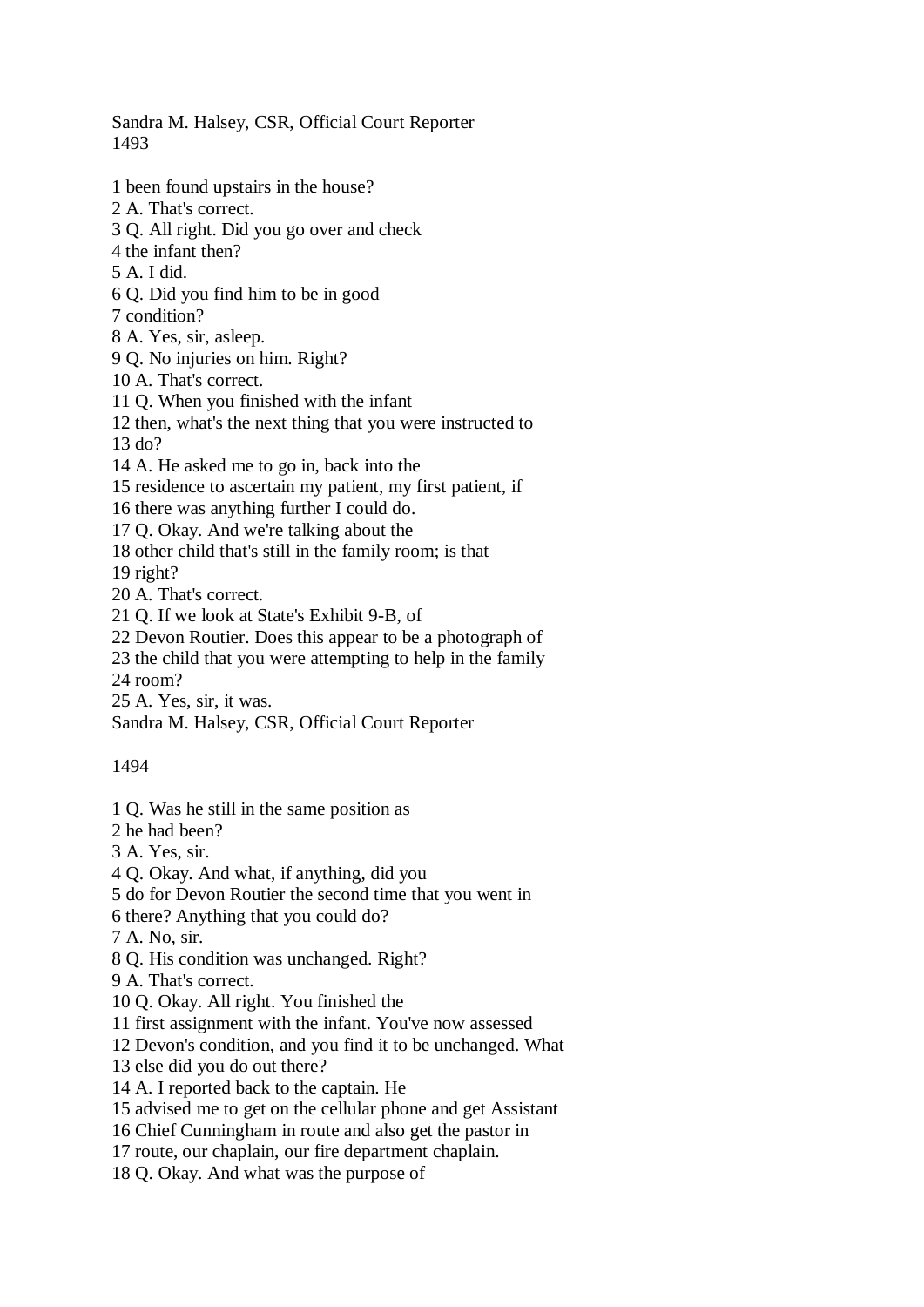19 having the chaplain to come out?

20 A. To counsel any members of the scene,

21 the rescue fire department and police officers.

22 Q. Okay. Yourself included?

23 A. That's correct.

24 Q. Okay. Had you ever been out to a call

25 quite like this, Paramedic Koschak?

Sandra M. Halsey, CSR, Official Court Reporter

1495

1 A. No, not of this nature, no.

2 Q. Okay. Were you having a hard time

3 dealing with it out there yourself?

4 A. Yes, sir.

5 Q. Okay. After you made this call -- did

6 you stay in the house to make the call or did you leave

7 out of the house or what did you do?

8 A. Could you rephrase the question?

9 Q. Yeah. After you made this call, did

10 you remain inside the house or did you go ahead and exit

11 the house?

12 A. I exited the house.

13 Q. How long did it take you to go back

14 inside the house and assess Devon, Devon's condition, as

15 the captain had instructed you?

16 A. How long had it been?

17 Q. No, sir. How long did it take you

18 once you went back in there after attending to the

19 infant, how long did it take you to go back in there to

20 assess Devon?

21 A. Seconds.

22 Q. Okay. And once you finished up that

23 assessment, did you stay inside the house or did you

24 leave the house?

25 A. I left the house.

Sandra M. Halsey, CSR, Official Court Reporter 1496

1 Q. Okay. When you left the house, after

2 that second assessment of Devon, do you remember who was

3 still left inside the house when you left?

4 A. I don't believe there was anybody in

5 the house.

6 Q. It would be your recollection that you

7 were the last person out then?

8 A. That's correct.

9 Q. Do you remember whether or not you saw

10 anyone on the front door when you left the house?

11 A. I bumped into someone standing there

12 with a monitor. I believe somebody had been posted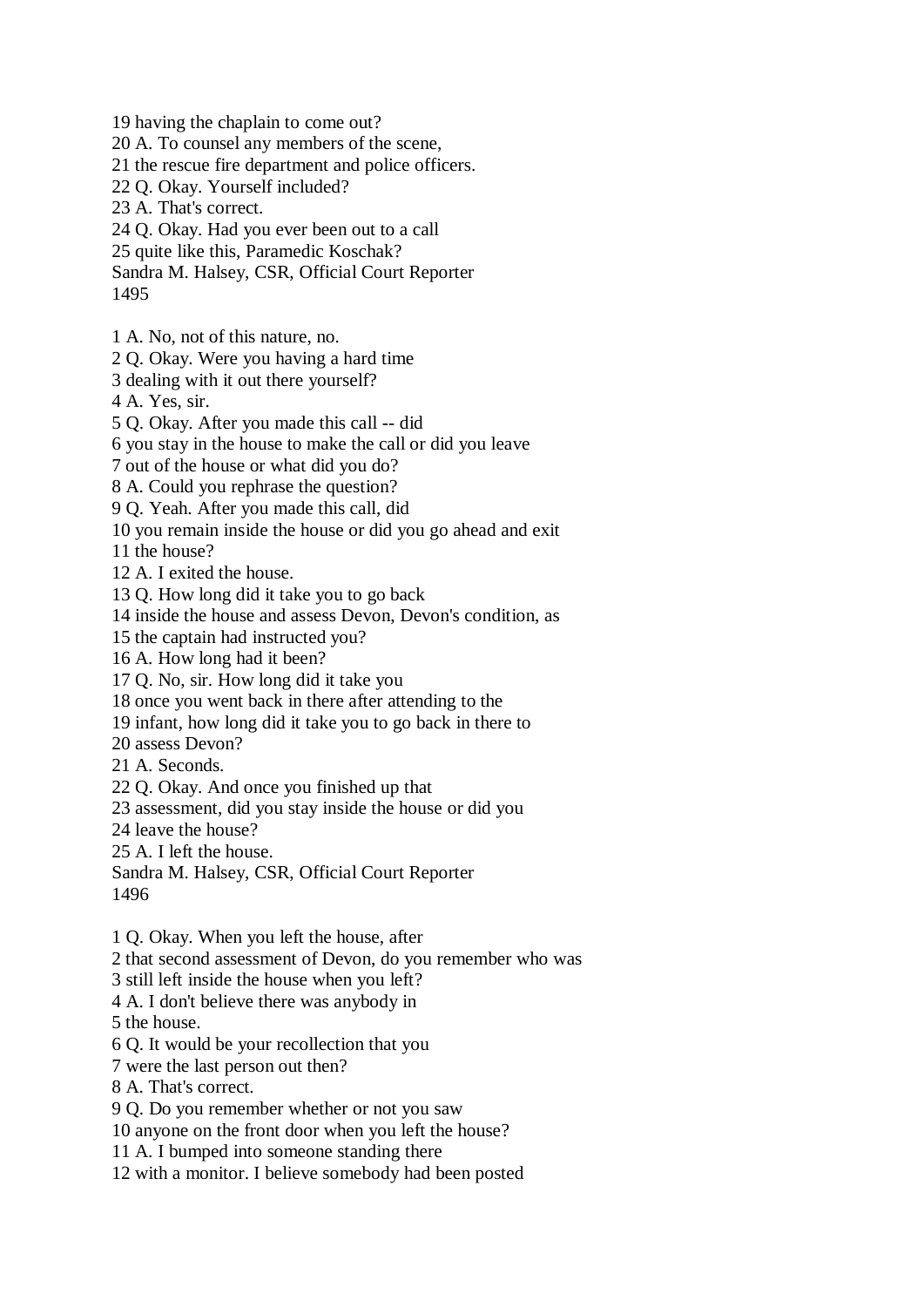13 there.

14 Q. Okay. Not sure who it was though?

15 A. No, sir. I was wanting out of the

16 house.

17 Q. All right. You just wanted out of

18 house?

19 A. Yes, sir.

20 Q. Okay. Why?

21 A. I just wanted out of the house.

22 Q. Okay. Let me ask you: When you first

23 saw -- when you first saw the defendant over there by

24 that kitchen bar, did you see any vacuum cleaner in the

25 vicinity of where she was?

Sandra M. Halsey, CSR, Official Court Reporter 1497

1 A. No, sir.

2 Q. While you were inside the family room

3 itself, did you ever see a vacuum cleaner inside the

4 family room?

5 A. Not that I can recall, no, sir.

6 Q. What rooms exactly did you, yourself,

7 go into at 5801? You told us that you went into the

8 hallway and you went into the family room. What other

9 rooms besides the hallway and the family room did you go

10 into?

11 A. That's all.

12 Q. Both times that you went in?

13 A. Yes, sir.

14 Q. Did you ever move a vacuum cleaner

15 inside the residence?

16 A. No, sir.

17 Q. Ever touch a vacuum cleaner inside the

18 residence?

19 A. No, sir.

20 Q. Okay. When you went in there, were

21 you the only paramedic that treated Mrs. Routier inside

22 the house?

23 A. Yes, sir.

24 Q. Okay. Larry Byford assisted you on

25 the front porch; is that right?

Sandra M. Halsey, CSR, Official Court Reporter 1498

1 A. That's correct. 2 Q. So he's helping with Mrs. Routier; is

3 that right?

4 A. Yes, sir.

5 Q. Did Larry Byford ever go inside the

6 house?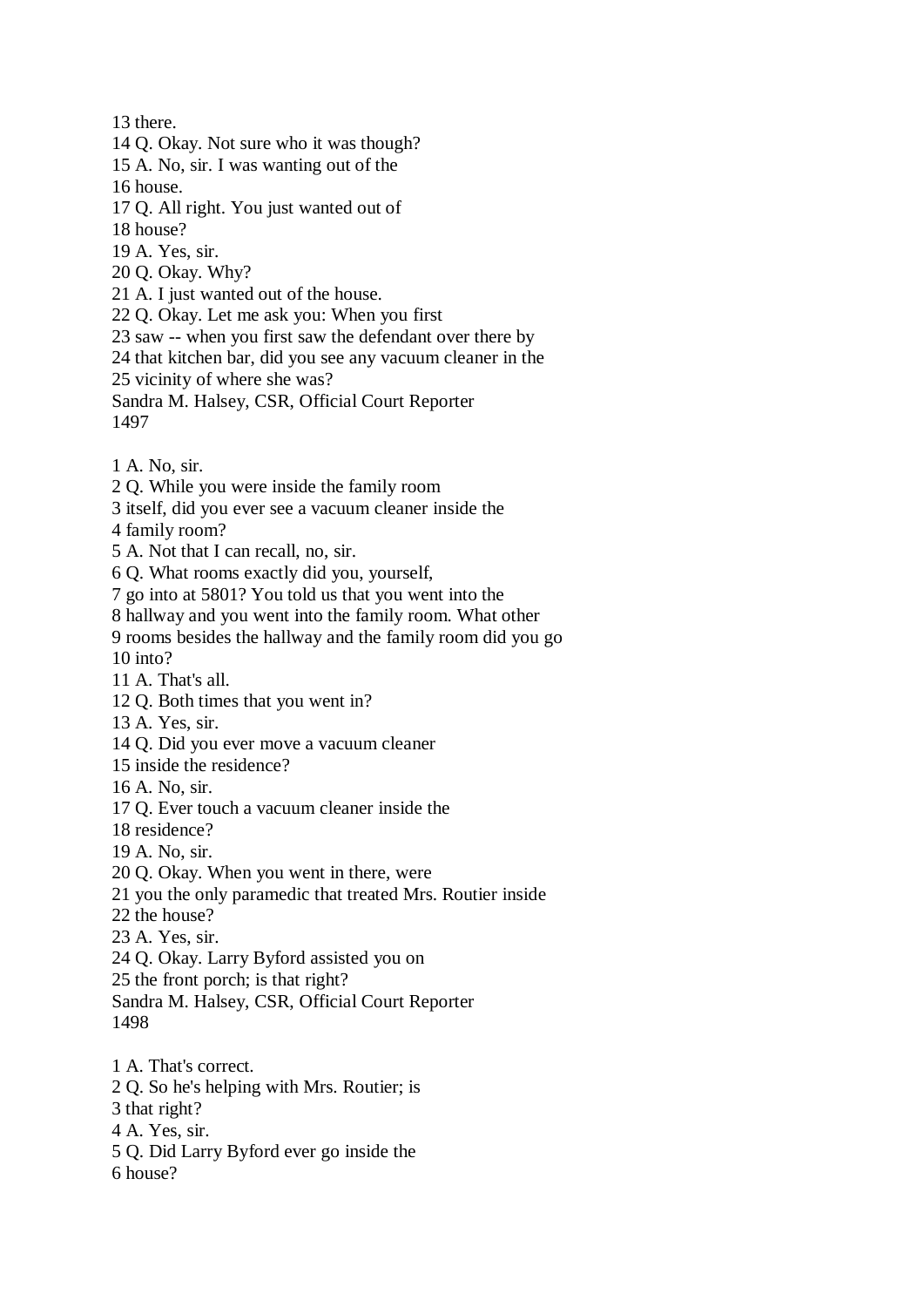7 A. Not to my knowledge. I really don't 8 know.

9 Q. Okay. Well, did he come to the front

10 porch with you?

11 A. Yes, sir.

12 Q. Did he go to the ambulance with you?

13 A. Yes, sir.

14 Q. Okay. Did he leave in the ambulance

15 with the defendant?

16 A. He did.

17 Q. Okay. To your knowledge, did any

18 other paramedics actually treat Mrs. Routier?

19 A. No, sir.

20 Q. Let me ask you: Do you have an

21 estimate, Paramedic Koschak, of the amount of time that

22 were you actually with the defendant out there at the

23 scene, and I'm including here the time that you spent

24 with her inside the house, the time that you spent with

25 her on the front porch, the time that you spent with her

Sandra M. Halsey, CSR, Official Court Reporter 1499

1 transporting her to the ambulance, and I'm including here

2 the time that you spent with her in the ambulance itself?

3 A. Seven to eight minutes.

4 Q. Okay. And during that period of time,

5 did you ever -- first of all, did you ever hear the

6 defendant in your presence ever mention the baby or the

7 infant that was found upstairs in the house?

8 A. No, sir.

9 Q. During the seven or eight minutes that

10 you were with the defendant, did you ever hear her ask

11 about the condition of her two sons, the two children

12 that you and Paramedic Kolbye were attempting to treat

13 there in the family room?

14 A. No, sir.

15 Q. Did you ever hear her make any comment

16 about the children other than the one of why would

17 someone do this to my babies?

18 A. That's correct. That's the only one.

19 Q. That's the only one?

20 A. Yes, sir.

21 Q. Okay. Let me take you back to the

22 ambulance for just a moment. The defendant is in the

23 ambulance. How would you describe her demeanor or her

24 behavior out there in the ambulance? Is she screaming?

25 Is she loud? What's she acting like in the ambulance?

Sandra M. Halsey, CSR, Official Court Reporter

1500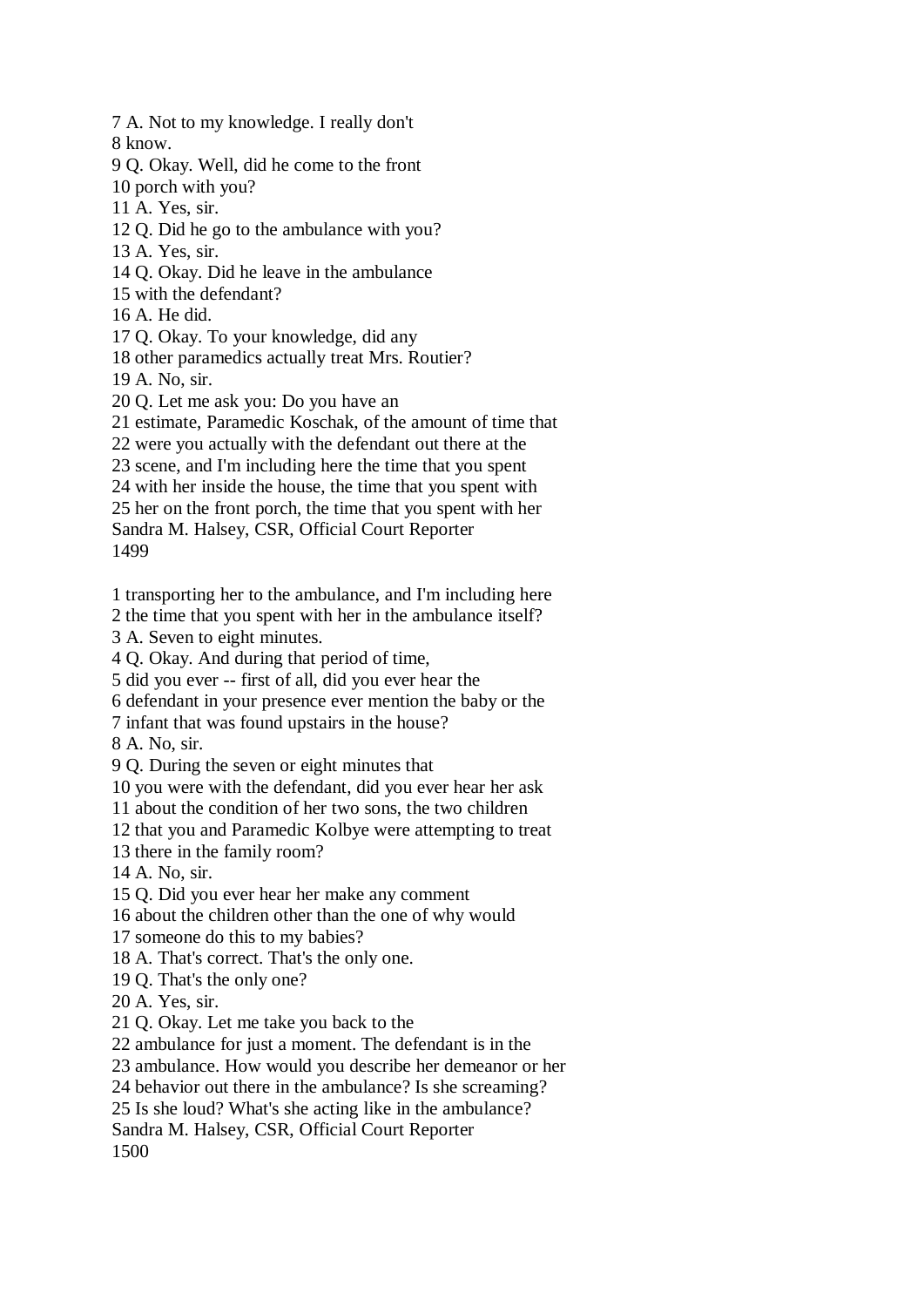1 A. She's quiet. She didn't say another 2 word in the ambulance. 3 Q. Okay. 4 A. Not while I was in there. 5 Q. Okay. One other question about what 6 you did inside. While you were inside the house, did you 7 ever see a female civilian come into that room, and I'm 8 not talking about the defendant, but any other female 9 come into that family room? 10 A. No. 11 Q. Ever see anyone come into the home 12 identified as Karen Neal? 13 A. No, sir. 14 Q. Okay. And I'm including both the 15 first time that you're inside the house and the second 16 time, either time, did you ever see a person, Karen Neal, 17 or just an unidentified civilian female come inside that 18 family room? 19 A. No, sir. 20 Q. Finally, is this the first time that 21 you've ever testified in front of a jury? 22 A. Yes. 23 Q. You've been down here in Kerrville 24 since, what, Monday night? 25 A. Yes, sir. Sandra M. Halsey, CSR, Official Court Reporter 1501 1 Q. Before we came down here to Kerrville, 2 did I have an opportunity to talk with you about your 3 testimony, about what you did out there that morning? 4 A. Yes, sir. 5 Q. As far as the first time we met, did 6 we meet out at Rowlett Police Department? 7 A. Yes, sir. 8 Q. Did you have occasion to come to the 9 Dallas County Courthouse and speak with me also? 10 A. Yes, sir. 11 Q. At one point did we go down to a 12 courtroom where other police officers and paramedics were 13 there to discuss what they knew about the case, too? 14 A. Yes, sir. 15 Q. Did you inform me at some point you 16 had never testified before? 17 A. I did. 18 Q. Did I ask you at some point to get on 19 a witness stand and basically tell me what you did, just 20 like you've told this Jury over here?

21 A. I did.

22 Q. And since you've been in Kerrville,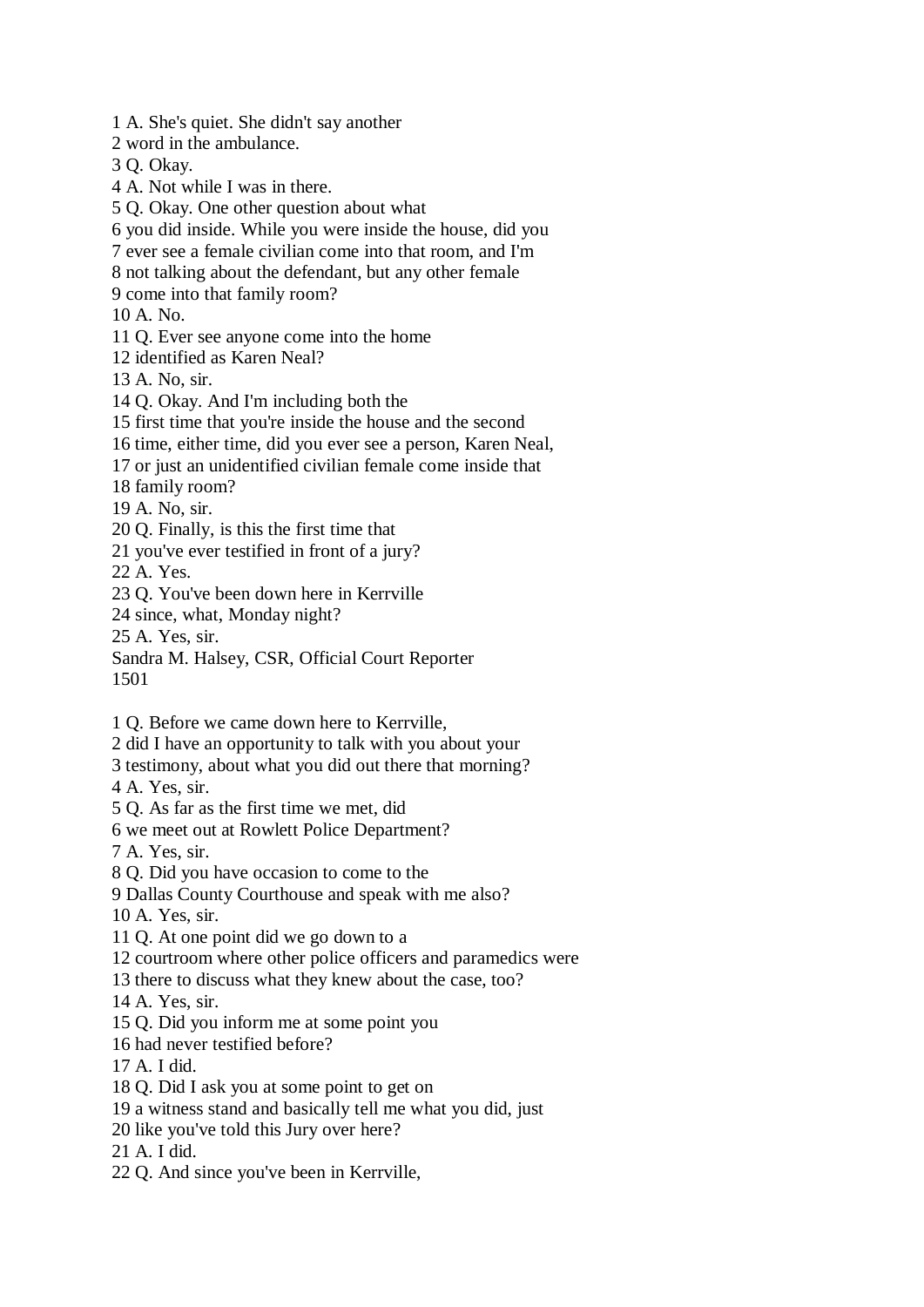23 how many times have you and I met to discuss your

24 testimony or what you're going to be doing here in this 25 courtroom today?

Sandra M. Halsey, CSR, Official Court Reporter 1502

1 A. Once.

2 Q. Okay. Paramedic Koschak, let me ask

3 you if you prepared a couple of reports concerning this

4 incident out there that morning.

5 Let me just ask you to look at State's

6 Exhibits 20-E and 20-F and tell me whether or not those

7 are the reports that you prepared in this case.

8 A. Yes, sir, they are.

9 Q. Okay. One of them dealing with an

10 unknown patient, and the other one dealing with Darin

11 Routier?

12 A. That's correct.

13 Q. Okay. You didn't find any injuries on

14 Darin Routier, did you?

15 A. No, sir.

16 Q. In addition to State's Exhibit 20-E

17 and 20-F. Let me just ask you whether or not you wrote

18 some notes about what you did out there that morning.

19 A. Yes, sir.

20 Q. Okay. And I'm showing you the last

21 three pages here of this group. Are those the notes that

22 you made?

23 A. Those are my notes.

24 Q. Okay. If you would, again, just speak

25 up so the Court Reporter can hear you.

Sandra M. Halsey, CSR, Official Court Reporter 1503

1 A. Yes, those are my notes.

2 Q. Okay. Thank you, sir. Did someone

3 ask you to make those notes?

4 A. Yes, sir, the police department.

5 Q. Okay. In addition to that, did you

6 also give the police department an affidavit concerning

7 what you had done out there and what you saw that

8 morning?

9 A. I did.

10 Q. Let me ask you also, sir, if back when

11 we were in Dallas, did you come to the courthouse one day

12 so that an attorney representing Mrs. Routier could

13 question you about this case?

14 A. I did.

15 Q. And was that testimony given under

16 oath?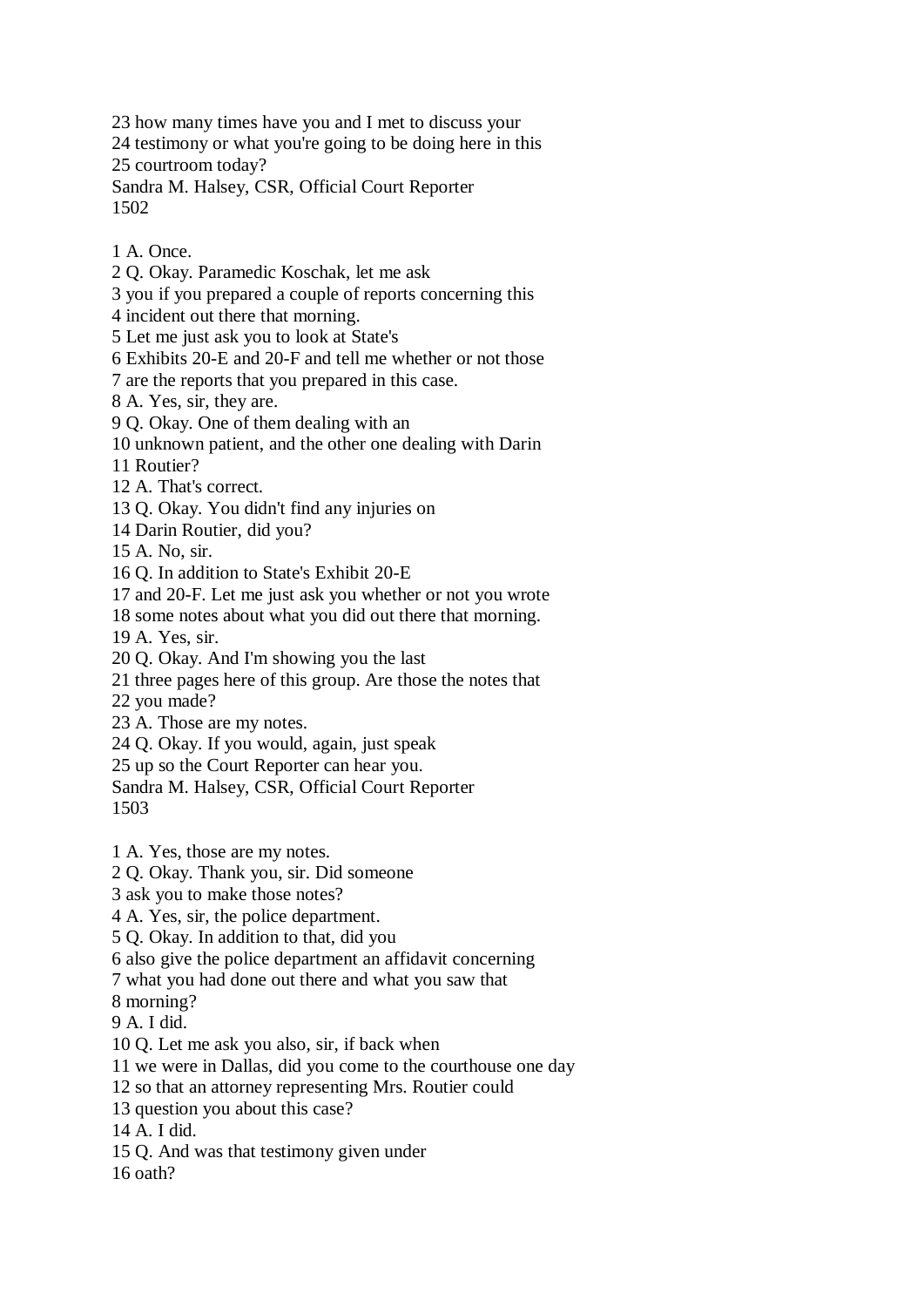17 A. Yes, it was. 18 Q. Did he have an opportunity to 19 cross-examine you that day? 20 A. He did. 21 Q. All right. Let me ask you: Do you 22 recognize the attorney over here, Mr. Hagler, as being 23 the person who questioned you that day? 24 A. No, sir. 25 Q. Okay. How about Mr. Mosty next to Sandra M. Halsey, CSR, Official Court Reporter 1504

1 him?

2 A. No, sir. 3 Q. Mr. Mulder? 4 A. No, sir. 5 Q. How about Mr. Glover back here? 6 A. No, sir. 7 Q. In the kind of greenish or tan suit? 8 A. No, sir. 9 Q. How about Preston Douglass here, in 10 the dark suit? 11 A. No, sir, I don't recognize any of 12 them. 13 Q. Okay. So it's none of the five 14 attorneys here? 15 A. No, sir. 16 Q. Do you recognize the name Douglas 17 Parks? Does that sound familiar to you? 18 A. Yes, sir. 19 Q. Okay. So he's actually the person 20 that questioned you that day; is that right? 21 A. Yes, sir. 22  $23$ 24 (Whereupon, the following 25 mentioned item was Sandra M. Halsey, CSR, Official Court Reporter 1505 1 marked for 2 identification only 3 after which time the 4 proceedings were 5 resumed on the record 6 in open court, as 7 follows:) 8 9

10 MR. GREG DAVIS: Okay. Your Honor,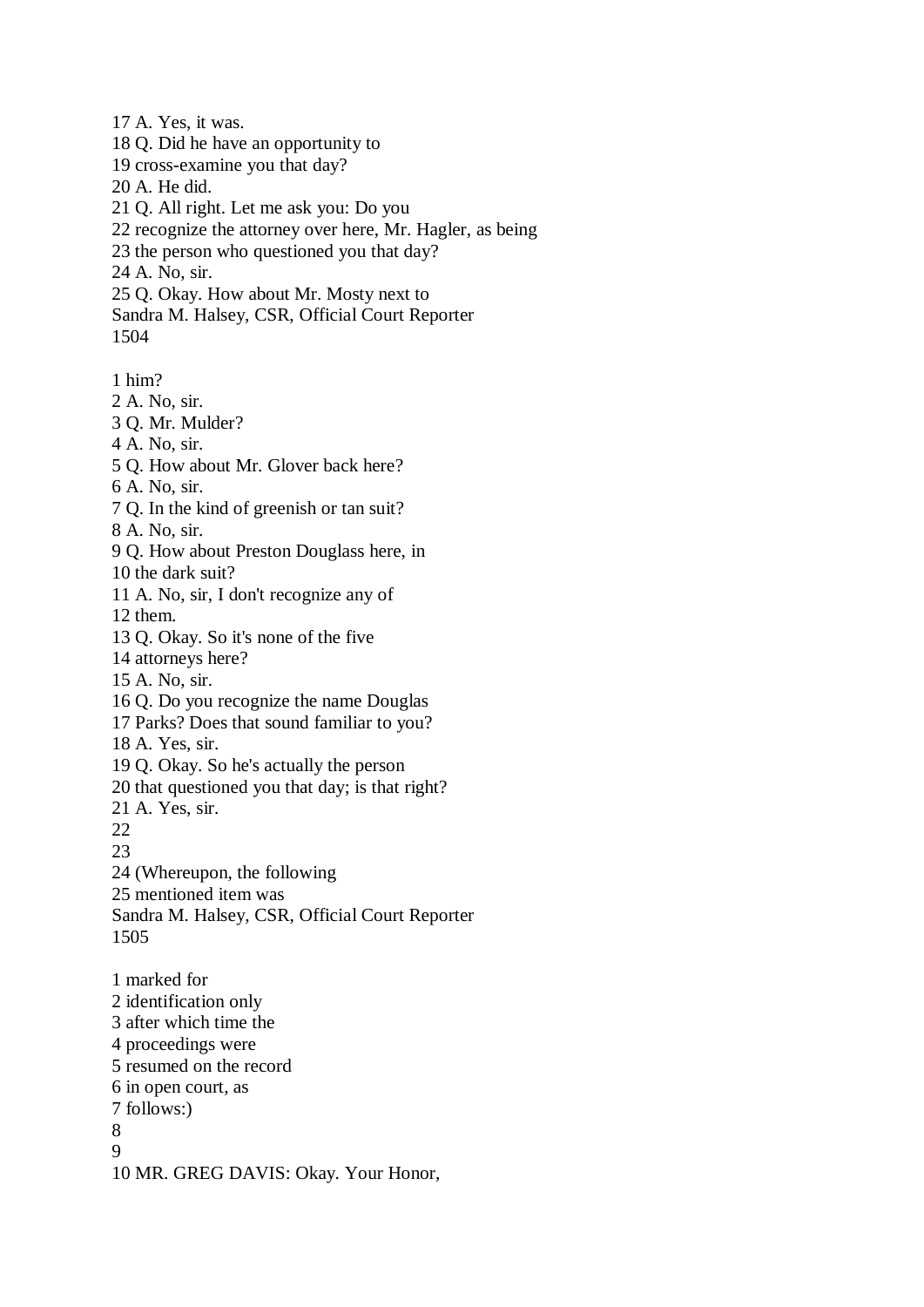11 at this time we'll tender to counsel State's Exhibits 12 20-E and 20-F, which are the reports, and State's Exhibit 13 20-H, which is the affidavit and notes prepared by this 14 witness. 15 Pass this witness for 16 cross-examination. 17 MR. DOUGLAS MULDER: Judge, if I could 18 have just a minute. 19 THE COURT: You may. All right. 20 MR. DOUGLAS MULDER: Judge, we have 21 got a number of pages here. Do you want to take a 22 recess? 23 THE COURT: Well, let's go -- do you 24 think -- would 10 minutes be enough? 25 MR. DOUGLAS MULDER: Plenty, yes. Sandra M. Halsey, CSR, Official Court Reporter 1506 1 THE COURT: Okay. Plenty. We will 2 adjourn for 10 minutes. That will be our final break of 3 the day. We will continue on after that. 4 5 (Whereupon, a short 6 Recess was taken, 7 After which time, 8 The proceedings were 9 Resumed on the record, 10 In the presence and 11 Hearing of the defendant, 12 But outside the presence 13 Of the jury, as follows:) 14 15 16 THE COURT: Okay. All right. Sir, 17 you may retake the stand. 18 THE COURT: Is everybody ready? 19 MR. GREG DAVIS: Yes, sir, the State 20 is ready. 21 MR. DOUGLAS MULDER: Defense is ready. 22 THE COURT: All right. Bring the jury 23 in, please. 24 25 (Whereupon, the jury Sandra M. Halsey, CSR, Official Court Reporter 1507 1 Was returned to the 2 Courtroom, and the

3 Proceedings were

4 Resumed on the record,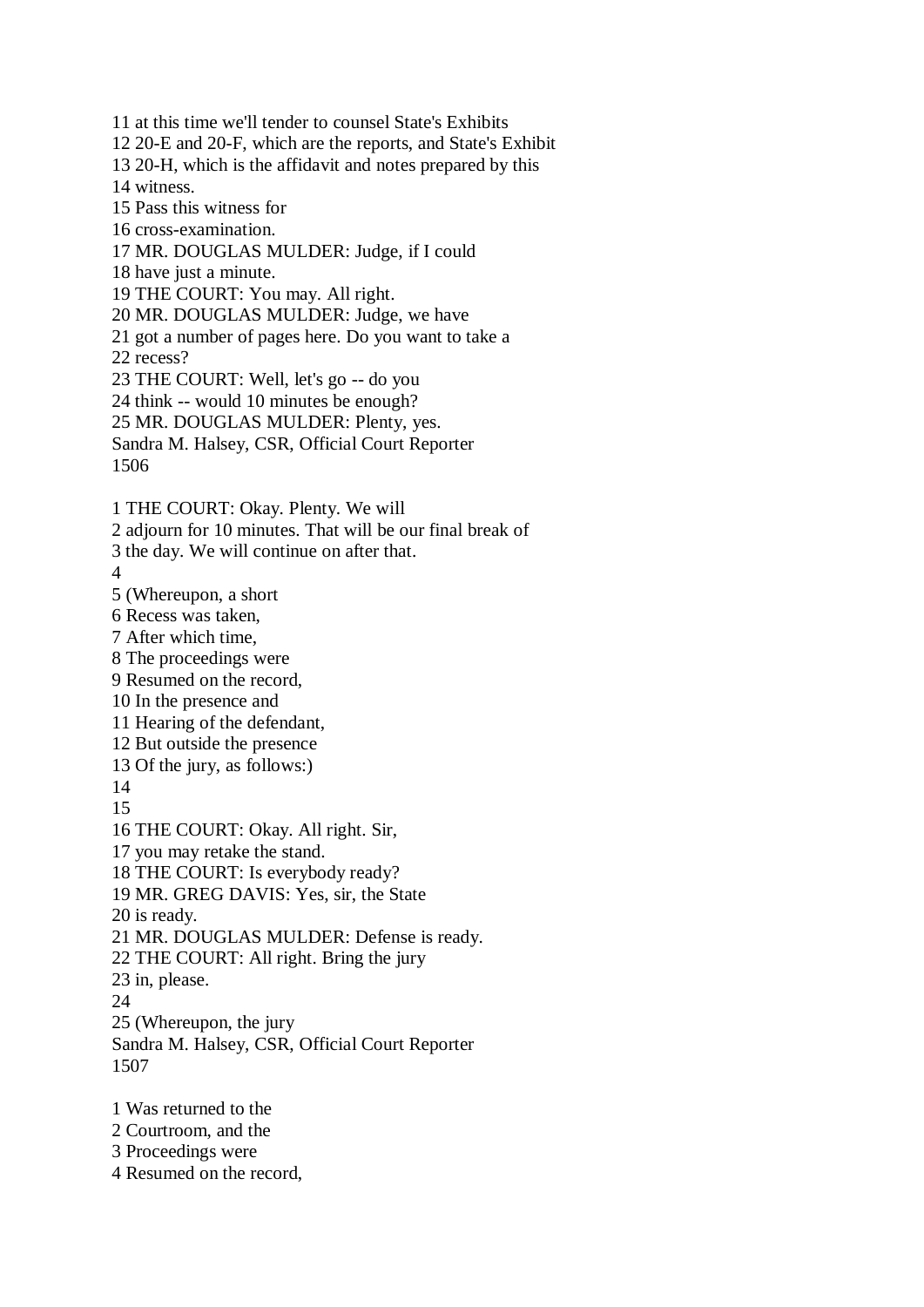5 In open court, in the 6 Presence and hearing 7 Of the defendant, 8 As follows:) 9 10 THE COURT: All right. Let the 11 record -- will reflect that all parties in the trial are 12 present and the jury is seated. 13 Mr. Mulder. 14 MR. DOUGLAS MULDER: Yes. 15 16 17 CROSS EXAMINATION 18 19 BY MR. DOUGLAS MULDER: 20 Q. Mr. Koschak, just a thing or two, and 21 I'll be reasonably brief. 22 I notice in your notes you have a 23 diagram; is that right? 24 A. Yes, sir. 25 Q. Let me hand you a portion of what has Sandra M. Halsey, CSR, Official Court Reporter 1508 1 been marked for identification record purposes as 20-E, 2 and I'll ask you if that is the diagram that you have 3 authored? 4 A. Yes, sir, it is. 5 Q. Okay. That's not an accurate diagram, 6 is it? 7 A. Well, it's definitely not to scale. 8 Q. Well, and I'm not faulting you for it, 9 but the furniture is out of place, isn't it? 10 A. Yeah. 11 Q. Huh? 12 A. Yes, sir. 13 Q. Okay. And, so, needless to say, you 14 did that, I assume, after the fact? 15 A. Yes, sir. 16 Q. You didn't do it while you were in 17 there, did you? 18 A. No, sir. 19 Q. Okay. And memory on what was going on 20 in there, there was a lot going on, wasn't it? 21 A. Yes, sir. 22 Q. Okay. And both the male and female 23 were both screaming and excited and distraught. I 24 believe you described her as distraught, did you not? 25 A. It was extremely loud.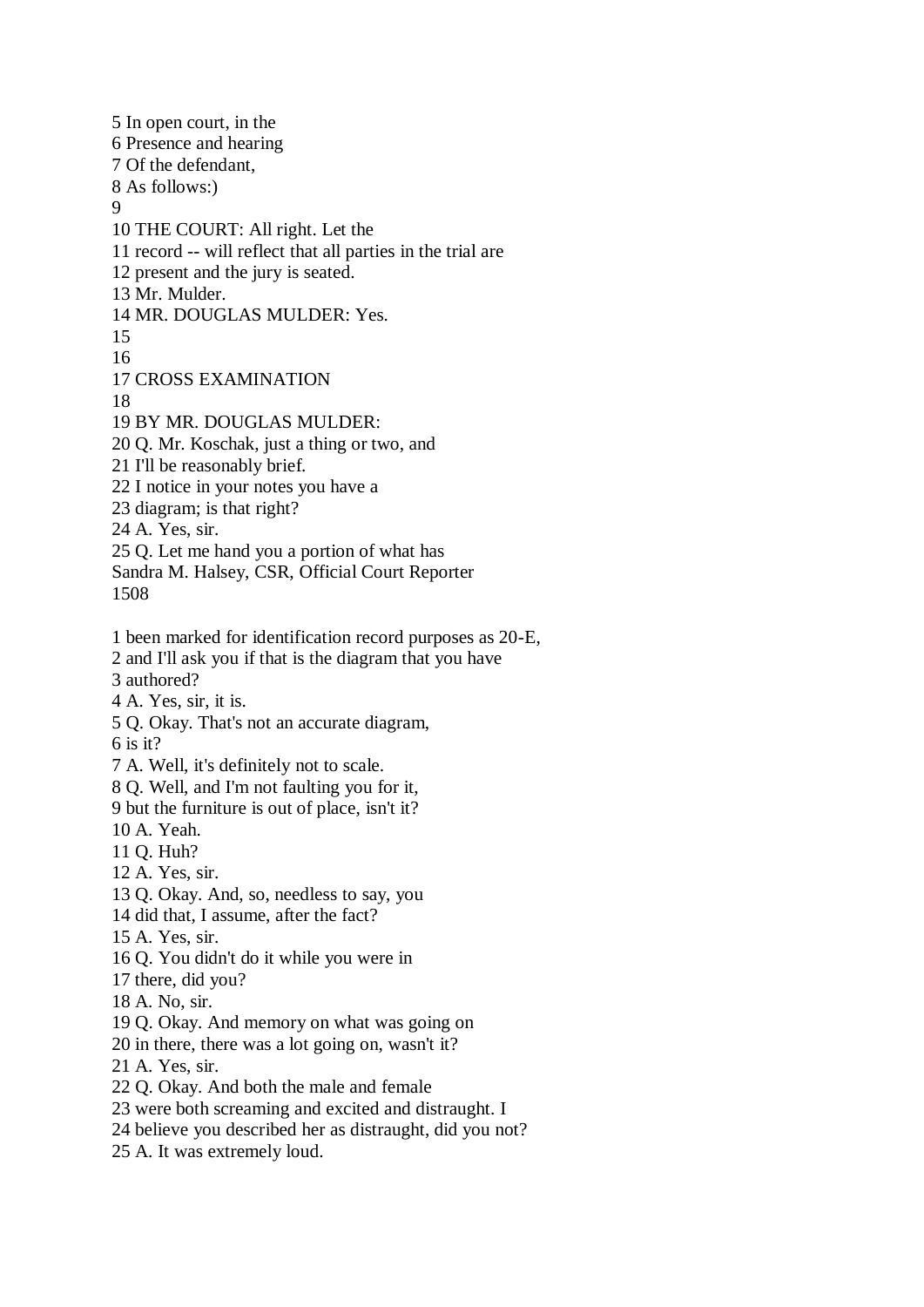Sandra M. Halsey, CSR, Official Court Reporter 1509

1 Q. Chaotic? 2 A. Yes, sir. 3 Q. Okay. You moved her to the -- after 4 you had attempted to give aid to the child, and were 5 unsuccessful in doing anything with him, it was apparent 6 he was dead, wasn't it? 7 A. Yes, sir. 8 Q. Okay. And that would have been 9 apparent to a layman, would it not? 10 A. I don't know. 11 Q. But it was apparent to you, wasn't it? 12 A. Yes, sir. 13 Q. I mean, you could tell by looking that 14 there was nothing you could do? 15 A. That's correct. 16 Q. Okay. And could you tell whether or 17 not someone had attempted some sort of emergency 18 procedure on him? 19 A. No, sir. 20 Q. You couldn't tell one way or the other 21 or you could tell? 22 A. I couldn't tell. 23 Q. You couldn't tell. You couldn't tell 24 whether -- whether there had been efforts to resuscitate 25 him? Sandra M. Halsey, CSR, Official Court Reporter 1510 1 A. I wasn't looking. 2 Q. You then said that Mrs. Routier was 3 crouched or kneeling over in the corner; is that right? 4 A. Yes, sir. 5 Q. And you took her out of there and took 6 her to the front porch? 7 A. Yes, sir. 8 Q. All right. And it was there that you 9 examined this, I believe you said a large gash to her 10 neck? 11 A. Laceration, yes, sir. 12 Q. Laceration. About how long was the 13 laceration? 14 A. Three to four inches. 15 Q. Okay. You describe it in your report 16 as four to five inches? 17 A. It could have been. I don't recall. 18 Q. I mean, I'll be happy to show it to 19 you.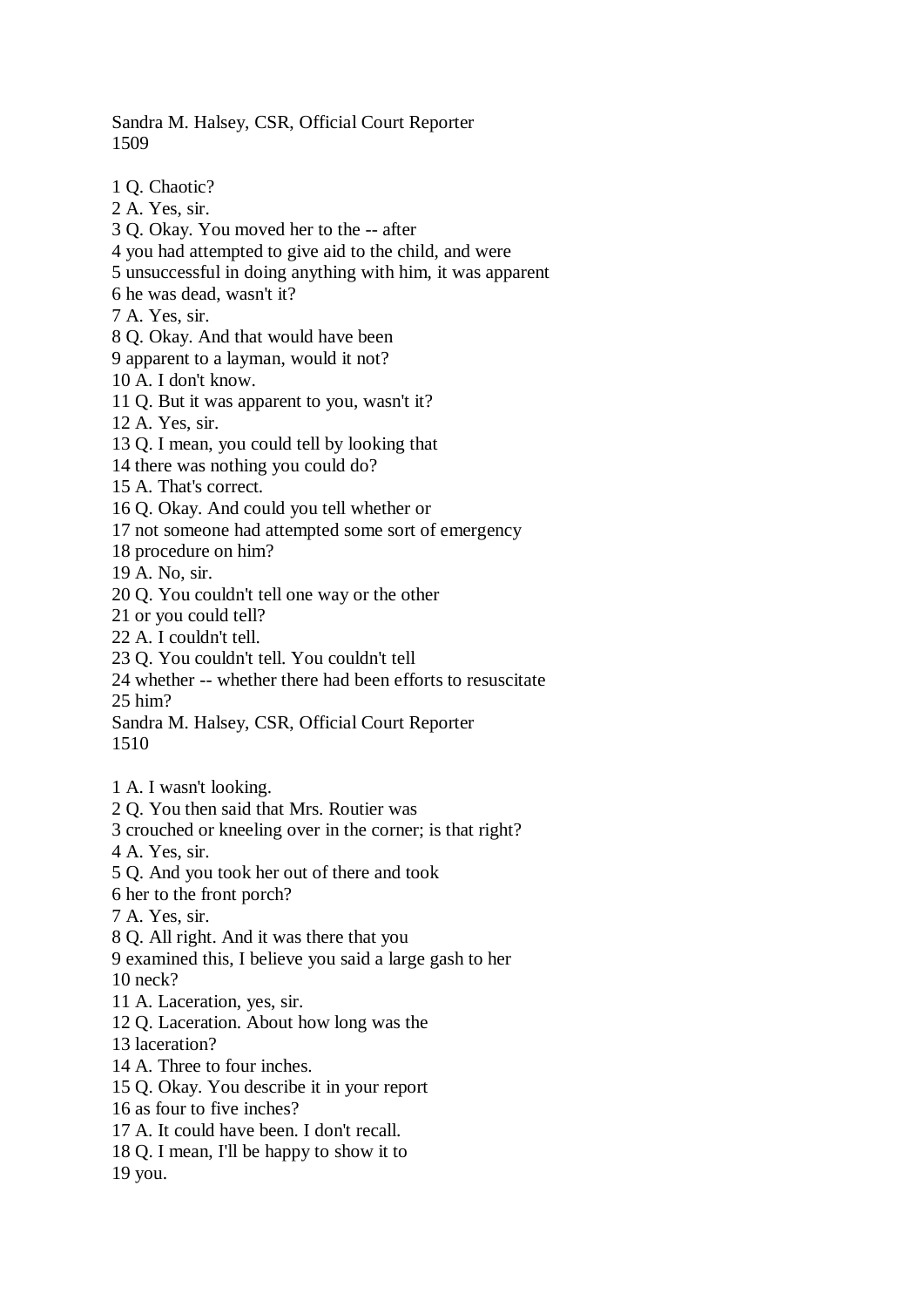20 A. That's fine.

- 21 Q. Okay. You take my word that you say
- 22 four to five inches in your report?
- 23 A. It was around four inches, yes, sir.
- 24 Q. It was a substantial laceration, was

25 it not?

- Sandra M. Halsey, CSR, Official Court Reporter 1511
- 1 A. In length, yes, sir.
- 2 Q. Okay. And don't you say that it was

3 right over the jugular vein?

- 4 A. In that area, yes, sir.
- 5 Q. Okay. Now, you bandaged her neck; is

6 that correct?

- 7 A. That's correct.
- 8 Q. And you did that there in the -- on
- 9 the porch?
- 10 A. That's correct.
- 11 Q. Was she seated there?
- 12 A. I believe she was crouched.
- 13 Q. Okay. And do you recall whether or
- 14 not a nurse who lived nearby came up at that time?
- 15 A. No, sir.
- 16 Q. You don't remember?
- 17 A. No, sir. No one came up to me at that 18 time.
- 19 Q. Okay. Was there -- when you walked
- 20 out -- I take it you led her out of the house?
- 21 A. I did.
- 22 Q. And the only other police officer in
- 23 there at that time was Waddell?
- 24 A. I don't recall.
- 25 Q. You don't know whether he left or not?
- Sandra M. Halsey, CSR, Official Court Reporter 1512
- 1 A. I don't believe there was anybody
- 2 behind me.
- 3 Q. Okay. Just you and Mrs. Routier left?
- 4 A. That's correct.
- 5 Q. Her husband had already gone?
- 6 A. Yes, sir.
- 7 Q. Okay. You examined him later, didn't
- 8 you?
- 9 A. I did.
- 10 Q. And he had blood on his hands, didn't
- 11 he?
- 12 A. I don't recall. It was -- I don't
- 13 recall. It was very brief. He didn't want my services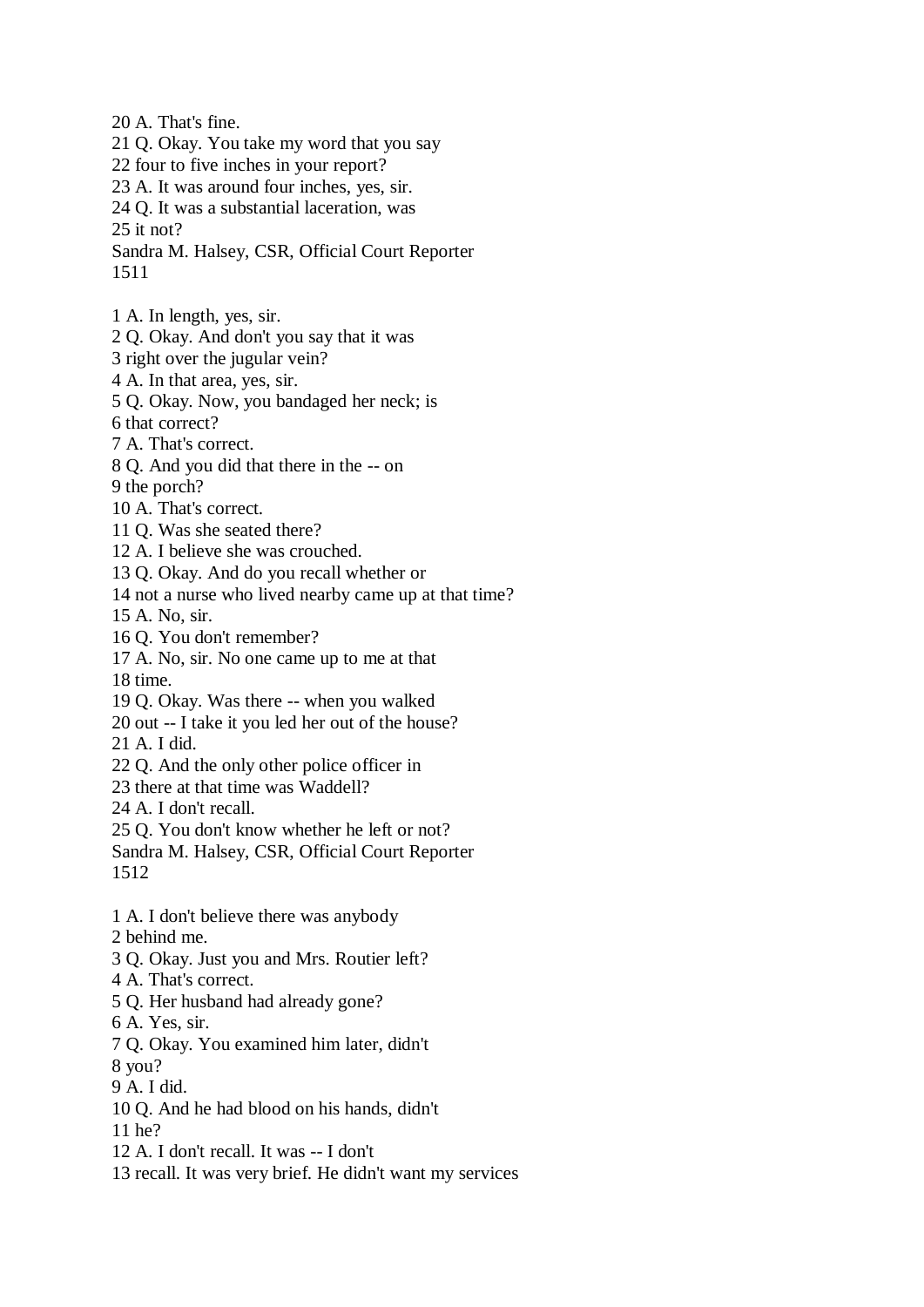14 so --

- 15 Q. Let me hand you what's been marked for
- 16 identification record purposes as State's Exhibit 20-E.
- 17 A. Yes, sir.
- 18 Q. Did he, as you recall now, did he have
- 19 blood on his hands and on his arms?
- 20 A. If I wrote it there, yes, sir.
- 21 Q. You just read it?
- 22 A. Yes, sir.
- 23 Q. So he did?
- 24 A. Yes, sir.
- 25 Q. Okay. At any rate, you led her from
- Sandra M. Halsey, CSR, Official Court Reporter
- 1513
- 1 the house to the front porch; is that right?
- 2 A. I led her, yes, sir.
- 3 Q. Okay. And she crouched there while
- 4 you tended to her neck?
- 5 A. That's correct.
- 6 Q. Okay. You say in your report that she
- 7 had a two-inch laceration on her right arm. Do you
- 8 remember that?
- 9 A. Yes, sir, I remember the laceration.
- 10 Q. Okay. And did you bandage that at
- 11 that time too?
- 12 A. I can't recall if either I did or
- 13 Larry Byford did. I believe -- we both were working on
- 14 her.
- 15 Q. All right. Was there anyone else
- 16 around you at that time?
- 17 A. No, sir, not that I recall.
- 18 Q. Okay. No nurse from across the
- 19 street?
- 20 A. No, sir.
- 21 Q. Okay. And no one had come up behind
- 22 you when you and Ms. Routier exited the residence through
- 23 the front door?
- 24 A. No, sir.
- 25 Q. So it was just you and Mrs. Routier
- Sandra M. Halsey, CSR, Official Court Reporter
- 1514
- 1 and Officer or Paramedic Byford?
- 2 A. That's correct.
- 3 Q. Okay. And once you had bandaged her
- 4 neck, and either you or Paramedic Byford had bandaged her
- 5 arm, do you also recall a one inch stab wound to her
- 6 chest?
- 7 A. Yes, later.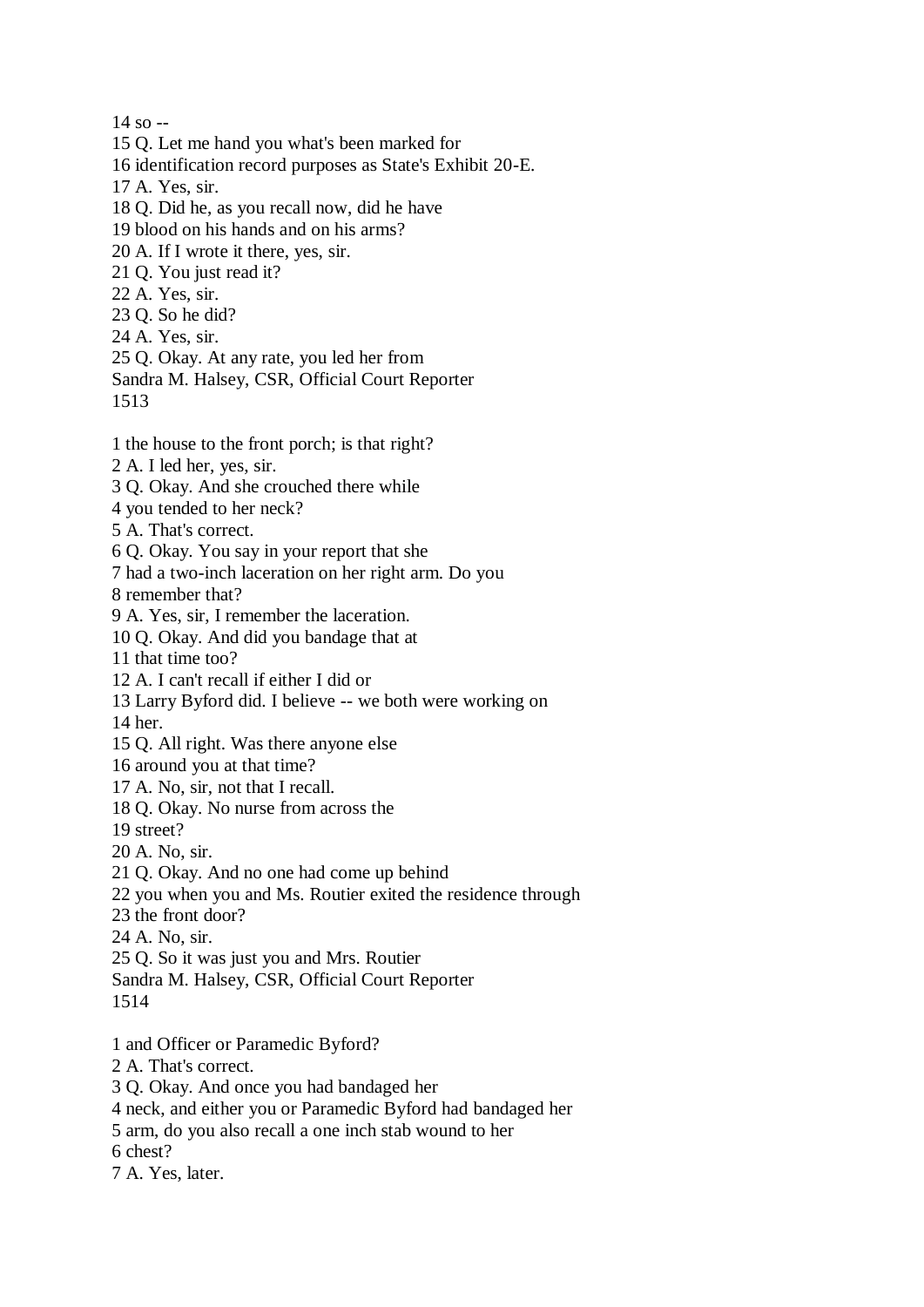8 Q. All right. And I take it that y'all 9 attended to that as well? 10 A. We did. 11 Q. All right. Was she then moved by you 12 and Paramedic Byford to the ambulance? 13 A. Yes, sir. 14 Q. Okay. Just the two of you moved her? 15 A. No, I believe it was -- well, there 16 was three of us. 17 Q. Who else? 18 A. The man who brought the stretcher. 19 Q. Who was that? 20 A. That was EMT Higgins. 21 Q. Okay. And the three of you then moved 22 her to the ambulance? 23 A. Yes, sir. 24 Q. No one else around you at that time? 25 A. No, sir. Sandra M. Halsey, CSR, Official Court Reporter 1515 1 Q. You are sure? 2 A. Yes, sir. 3 Q. Okay. And she was placed in the 4 ambulance; is that right? 5 A. Yes, sir. 6 Q. And subsequently taken to Baylor 7 Hospital? She left the area? 8 A. Yes, sir. 9 Q. You know that? 10 A. Yes, sir. 11 Q. And I take it you were there when she 12 left? 13 A. I was.

14 Q. Okay. I mean, just kind of putting it 15 together in my mind. I see y'all taking her out on the

16 stretcher, putting her in the ambulance and you hook up

17 the I.V. and away they go?

18 A. Yes, sir.

19 Q. Is that right?

20 A. That's correct.

21 Q. All right. You said that Paramedic

22 Byford was disrobing her?

23 A. That's correct.

24 Q. And how did he do that? Do you know?

25 A. Taking a pair of trauma shears and

Sandra M. Halsey, CSR, Official Court Reporter

1516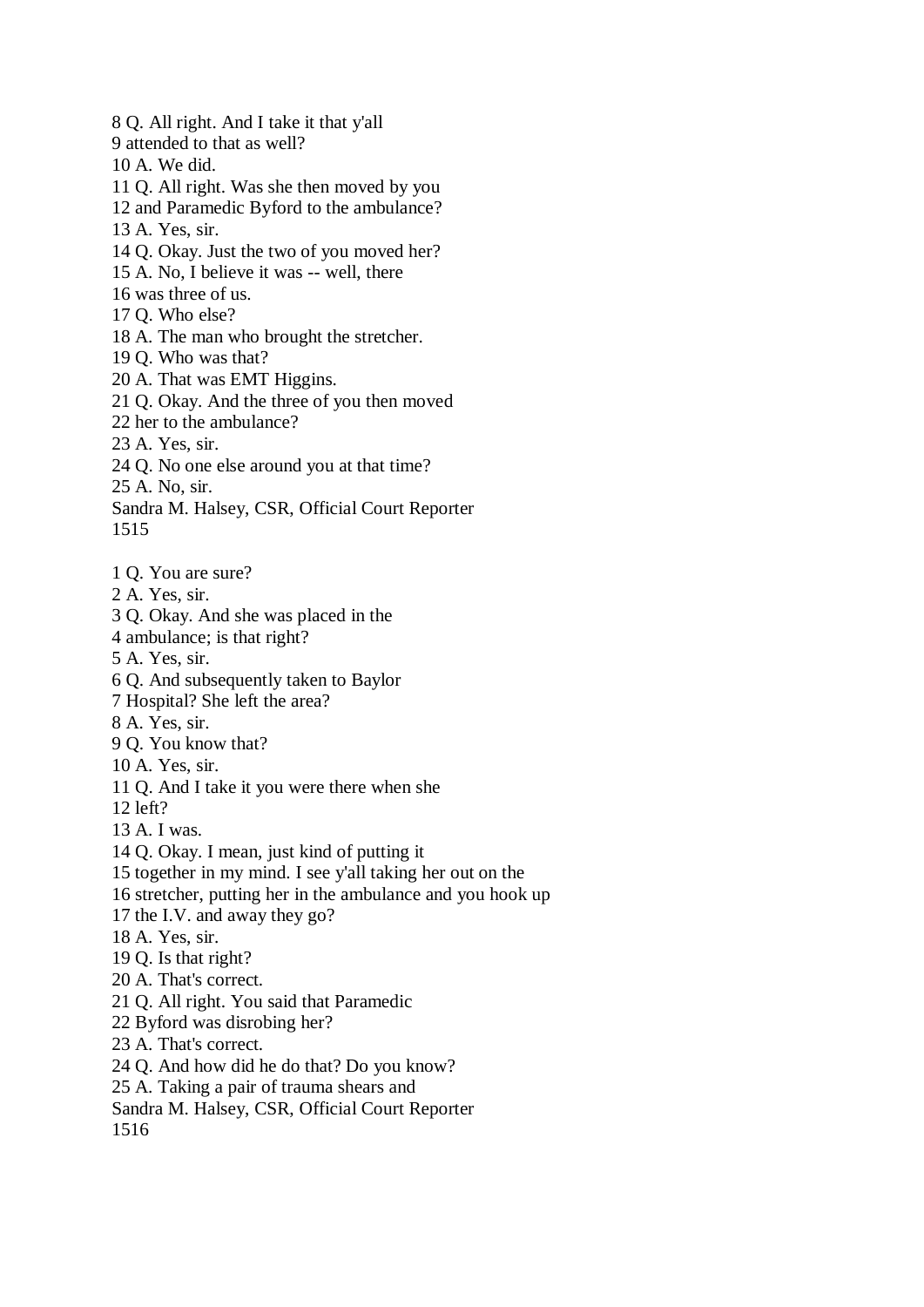1 cutting her T-shirt. 2 Q. Okay. Can you tell the jury -- were 3 you there and did you see how he cut it? 4 A. Yes, sir. 5 Q. Okay. Can you tell them how he cut 6 the T-shirt? 7 A. Just by taking a pair of trauma 8 shears. We call them trauma shears, they are meant to 9 cut seat belts in car accidents, things of that nature, 10 and clothing articles so we can find any additional 11 injuries to the body -- expose and examine. 12 Q. I'm sorry, I can't hear you. 13 A. I'm sorry. Expose and examine is what 14 we call it. 15 Q. Let me stand over here. 16 At any rate, how was the T-shirt cut? 17 I mean, did you cut it right up the middle? Did you cut 18 it on the sides. Did you cut the arms? 19 A. He was doing it right in front of me, 20 but I was starting the I.V. so my attention was not fully 21 focused on it. I was aware that he was cutting it off. 22 But, I couldn't tell you which direction he was cutting 23 it. 24 Q. Do you know what was done with it once 25 it was cut off? Sandra M. Halsey, CSR, Official Court Reporter 1517 1 A. No, sir, I do not. 2 Q. She would have been, as I take it, 3 lying on a gurney or a stretcher or something of that 4 nature? 5 A. Stretcher. 6 Q. Okay. So she would still be on the 7 back, and I guess you would take the front off? 8 A. Well, I don't know how he did it. 9 Q. Okay. Do you remember if the TV set 10 was on or not? 11 A. I don't recall. 12 Q. Do you remember if there was a TV set 13 in the family room? 14 A. No, sir, I was too busy to notice. 15 Q. Okay. When you assisted Mrs. Routier 16 to the front porch, was the towel still on her neck? 17 A. Yes, sir. 18 Q. You are sure about that? 19 A. Yes, sir. I removed it on the front 20 porch. 21 Q. What did you do with it? 22 A. I believe I laid it on the front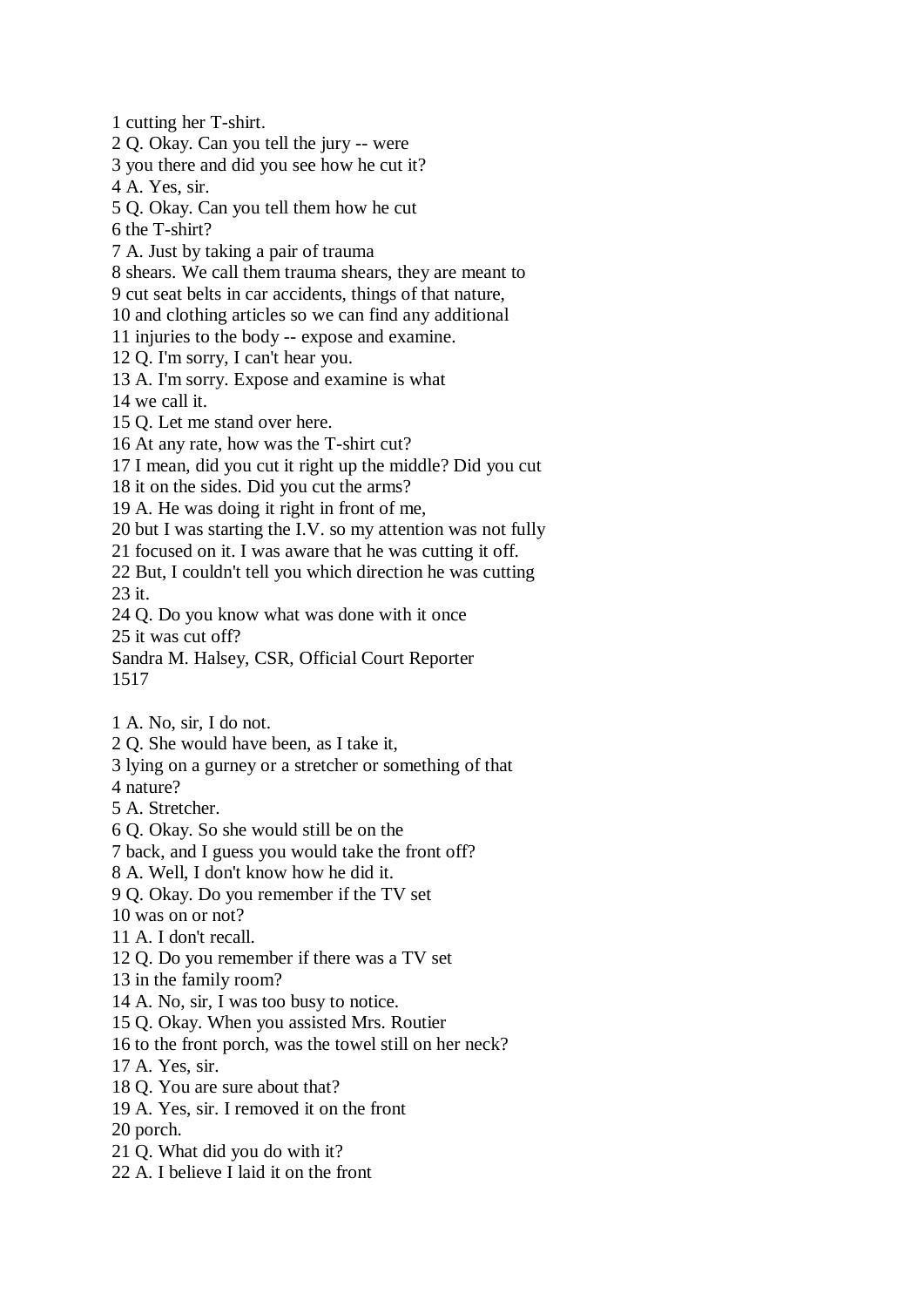23 porch. 24 Q. Just left it there on the front porch? 25 A. Yes, sir. Sandra M. Halsey, CSR, Official Court Reporter 1518 1 Q. You would not have tossed it back into 2 the residence, would you? 3 A. No, sir. 4 Q. And you wouldn't have sent it with 5 her? 6 A. No, sir. 7 Q. Okay. So your best recollection, the 8 towel that she had on her neck was left there on the 9 front porch? 10 A. Yes, sir. 11 Q. What does triage black mean? 12 A. Triage black. 13 Q. Triage black. 14 A. It's a triage is -- 15 Q. Is that a procedure that you go 16 through? 17 A. Yes, sir. 18 Q. To determine whether or not someone 19 has life signs? 20 A. It means to sort. 21 Q. Okay. And that's what it's used for 22 is a procedure to determine whether or not someone is, in 23 fact, alive? 24 A. No, sir. 25 Q. What's it used for? Sandra M. Halsey, CSR, Official Court Reporter 1519 1 A. To sort patients. 2 Q. Decide who is going to take which 3 patient? 4 A. No, sir. At the time I was the only 5 paramedic. My partner had already left the house. I had 6 two patients I triaged the child black, meaning 7 non-salvageable. 8 Q. Okay. 9 A. At that time. 10 Q. This cloth or towel that was around 11 her neck, can you describe that for us? 12 A. I don't recall. 13 Q. Okay. 14 A. I know it was a rag of some sort. I 15 really don't recall. 16 Q. Do you have any idea what color it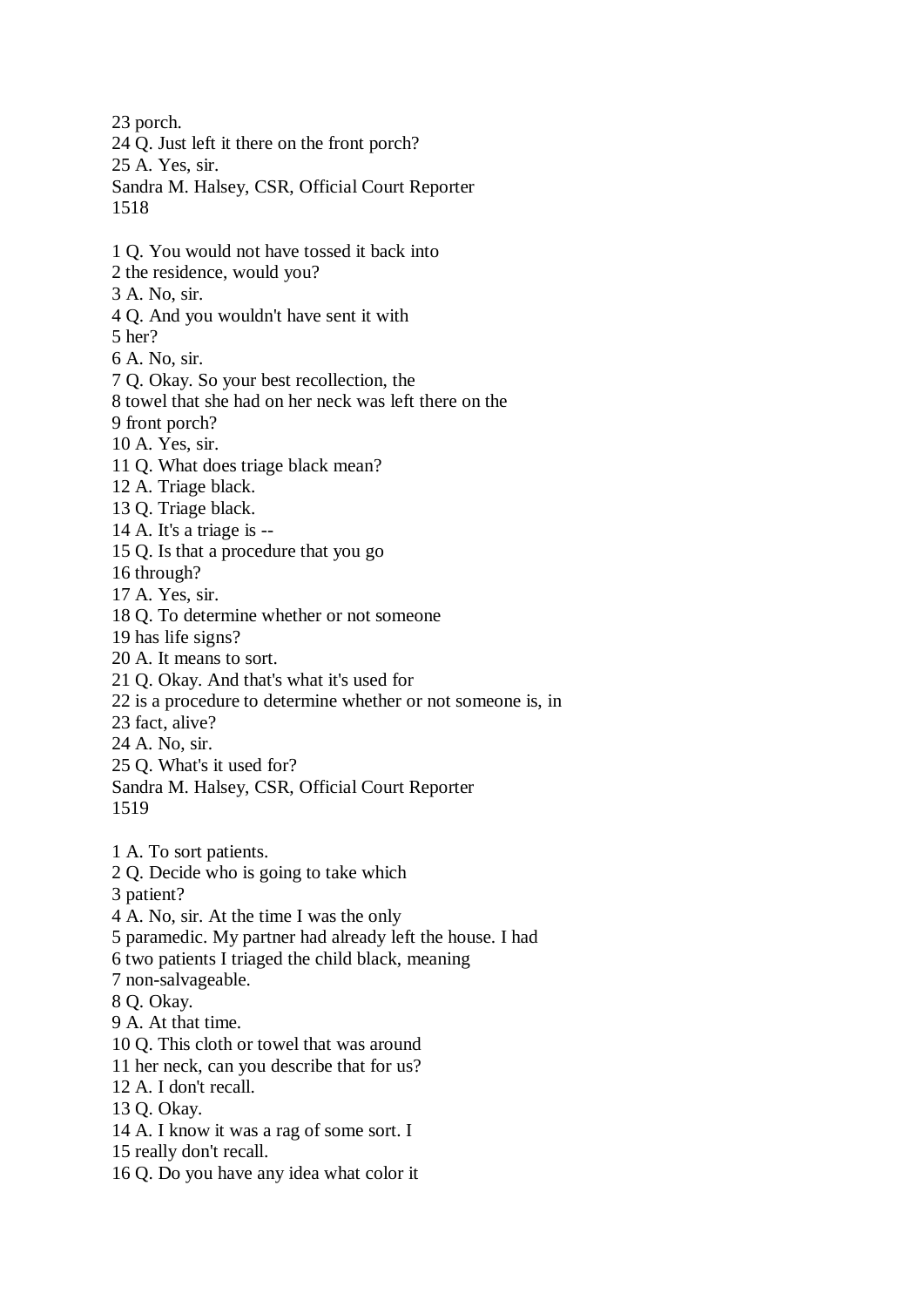17 was? 18 A. No, sir. 19 Q. I take it it was bloody? 20 A. I would assume. I don't recall. 21 Q. You don't remember whether it was 22 white or whether it was a color? 23 A. No. 24 Q. Nothing at all? 25 A. No. Sandra M. Halsey, CSR, Official Court Reporter 1520 1 Q. Like you said, it was chaotic, wasn't 2 it? 3 A. Yes, sir. 4 Q. And the purpose in moving Mrs. Routier 5 outside was to attempt to calm her down, was it not? 6 A. Her and myself. 7 Q. Okay. 8 A. I wanted a place where I could work 9 undisturbed. 10 Q. Okay. And let me hand you again 11 what's been marked for identification record purposes as 12 State's Exhibit No. 20. That is your handwriting, isn't 13 it? 14 A. Yes, sir. 15 Q. You see the part that's highlighted by 16 your right thumb? 17 A. Yes, sir. 18 Q. And -- 19 A. That's correct. 20 Q. Is it fair to say that you moved her 21 outside in an effort to calm her down? 22 A. Yes, sir. 23 Q. Mr. Koschak, did you see a necklace 24 around her neck? 25 A. I did not. Sandra M. Halsey, CSR, Official Court Reporter 1521 1 Q. Do you remember whether or not -- 2 A. I don't recall seeing one, no, sir. 3 4 MR. DOUGLAS D. MULDER: Okay. I 5 believe that's all. Thank you. 6 MR. GREG DAVIS: Mark this exhibit, 7 please. 8 9 10 (Whereupon, the following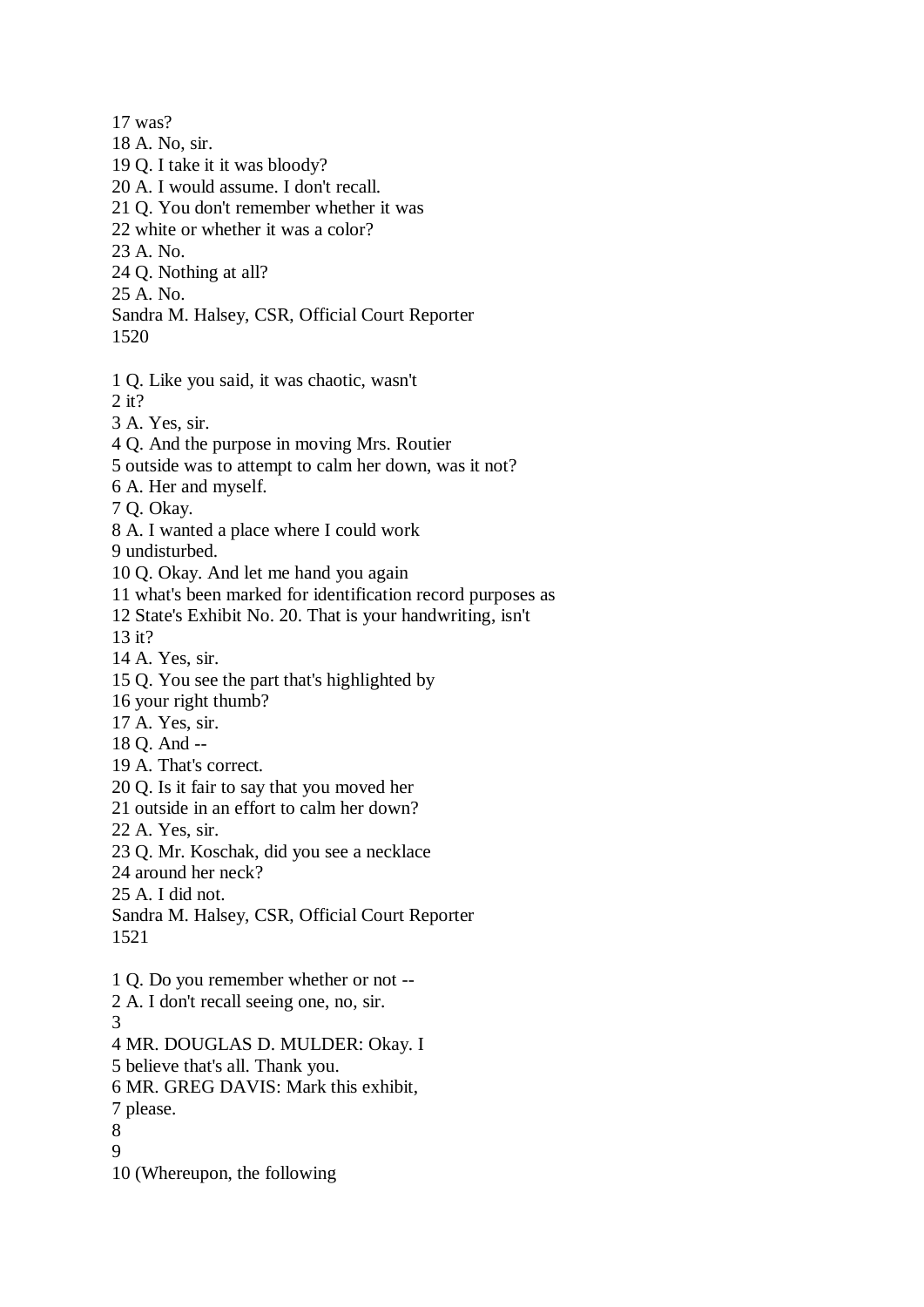11 mentioned item was 12 marked for 13 identification only 14 after which time the 15 proceedings were 16 resumed on the record 17 in open court, as 18 follows:) 19 20 21 22 23 24 25 REDIRECT EXAMINATION Sandra M. Halsey, CSR, Official Court Reporter 1522 1 2 BY MR. GREG DAVIS: 3 Q. Mr. Koschak, let me ask you to look at 4 State's Exhibit No. 24, a photograph. And tell me 5 whether or not that photograph truly and accurately 6 depicts the front porch of 5801 Eagle Drive as it 7 appeared on June 6th, 1996? 8 A. It does. 9 Q. Okay. 10 11 MR. GREG DAVIS: Okay. Your Honor, at 12 this time we'll offer State's Exhibit No. 24. 13 MR. DOUGLAS MULDER: We have no 14 objection. 15 THE COURT: State's Exhibit No. 24 is 16 admitted. 17 18 (Whereupon, the item 19 Heretofore mentioned 20 Was received in evidence 21 As State's Exhibit No. 24 22 For all purposes, 23 After which time, the 24 Proceedings were resumed 25 As follows:) Sandra M. Halsey, CSR, Official Court Reporter 1523 1

2 BY MR. GREG DAVIS:

3 Q. And again, as we're looking at this

4 photograph, sir, do we see certain items on the front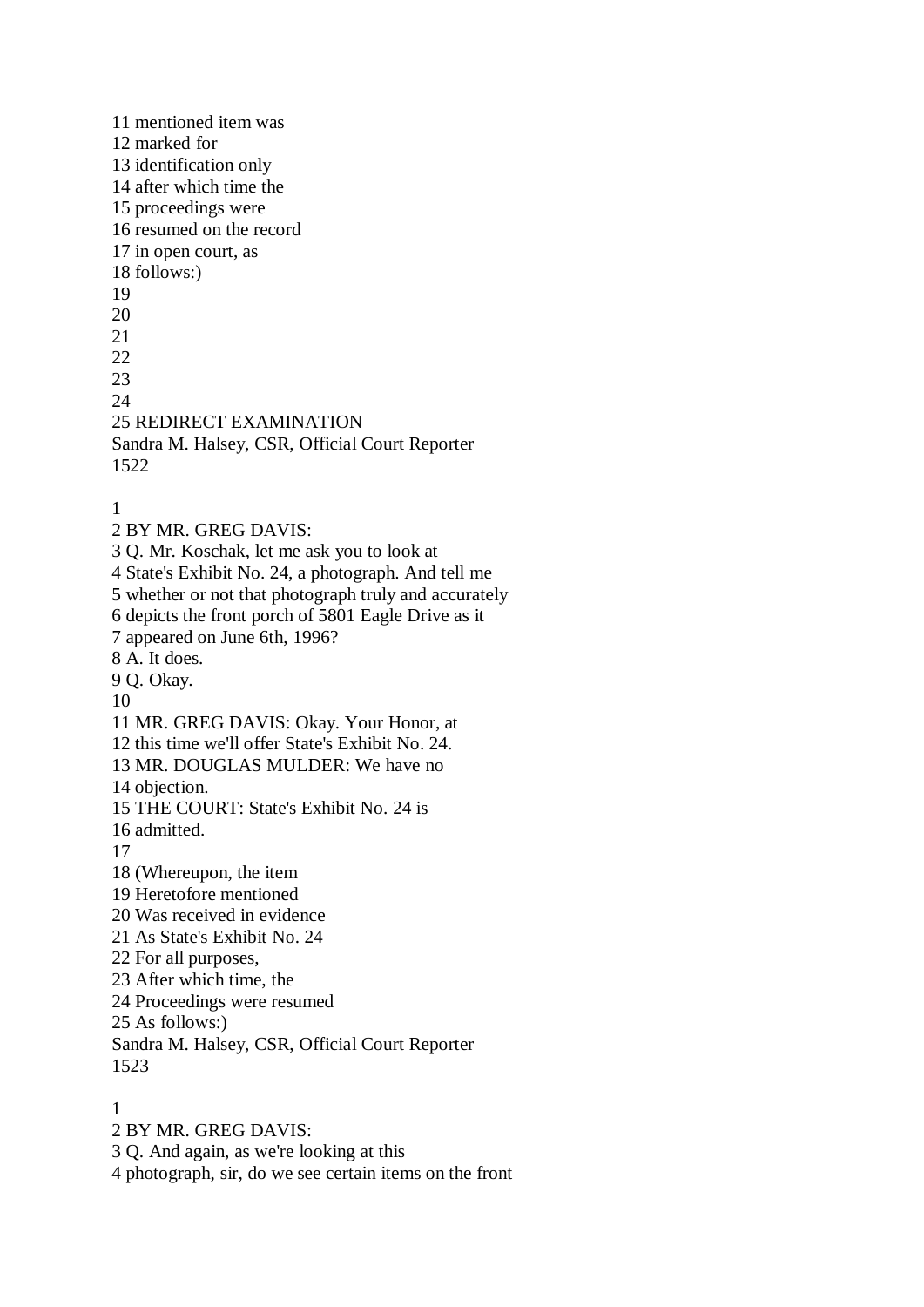5 porch? 6 A. Yes, sir. 7 Q. Okay. Is there a square piece of 8 material of some sort? 9 A. Yes, sir, a four-by-four package, yes, 10 sir. 11 Q. Okay. Is that one of the gauze 12 bandages that you would have been using? 13 A. That's correct. 14 Q. I'm holding my finger on it at this 15 time; is that right? 16 A. Yes, sir. 17 Q. Would this have been in the area where 18 you're treating Mrs. Routier? 19 A. That's correct. 20 Q. Do we see another item out here on the 21 front porch, Mr. Koschak? 22 A. Yes, sir. 23 Q. A white object? 24 A. Yes, sir. 25 Q. Covered in blood? Sandra M. Halsey, CSR, Official Court Reporter 1524 1 A. Yes, sir. 2 Q. Is that something that you were using 3 to treat her with? 4 A. Yes, sir. That was around her neck. 5 That's what I removed. 6 Q. Okay. That's the towel or the rag 7 that you have been testifying about? 8 A. Yes, sir. 9 Q. Okay. I am now holding my finger on 10 that one. Correct? 11 A. Yes. 12 Q. Again, is that an area where you were 13 treating Mrs. Routier? 14 A. It was. 15 Q. Okay. And again, as you indicated to 16 Mr. Mulder, you simply left those items out on the front 17 porch; is that right? 18 A. I did. 19 Q. Okay. One other question, sir. Let 20 me ask you whether or not as you came into the room for 21 the first time, your partner is already there, you're 22 coming into the room. Would you tell us whether or not 23 you remember the defendant making any statements at that 24 time, sir? 25 A. Yes. She said who could have done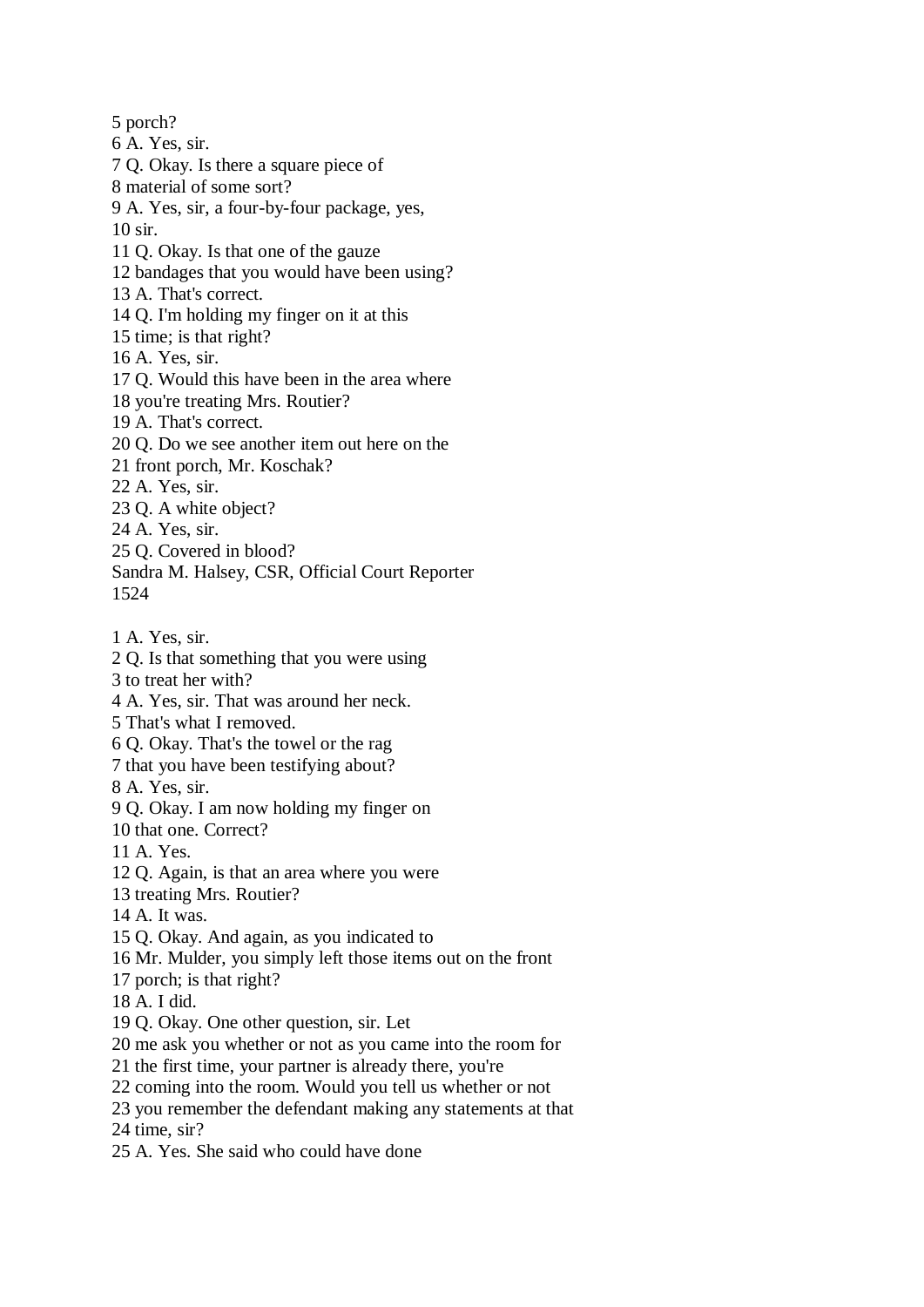Sandra M. Halsey, CSR, Official Court Reporter 1525

- 1 this to my babies. And somebody had asked her a
- 2 question, and she was replying about the description of
- 3 who she thought did it, I believe.
- 4 Q. Okay. Let me just show you a portion
- 5 of State's Exhibit 20-H, your report, and ask you just to
- 6 look at the last paragraph. Again, this is a report or
- 7 affidavit that your prepared on what date?
- 8 A. It was the 6th.
- 9 Q. June 6th?
- 10 A. Yes, sir, that's correct.
- 11 Q. If you would, just read that.
- 12 A. Yes, sir.
- 13 Q. Okay.
- 14 A. He broke --
- 15 Q. Does that refresh your memory?
- 16 A. Yes, sir, it does.
- 17 Q. Okay. Let me just ask you again
- 18 whether you recall her making a statement, and what

19 statement that was.

20 A. "Who could have done this?" And he --

21 something about broke out a window with a baseball bat,

22 or had a black baseball cap on.

- 23 Q. All right. It reads, "He broke out a
- 24 window and had a baseball cap on"?

25 A. Yes, sir.

Sandra M. Halsey, CSR, Official Court Reporter

- 1526
- 1 Q. Broke out a window and had a baseball
- 2 cap?
- 3 A. That's correct.
- 4 Q. Who did this.
- 5 A. Yes, sir.
- 6 Q. And she's saying this as you're coming
- 7 into the room?
- 8 A. As I'm coming into the room.
- 9 Q. She's standing over there with Officer
- 10 Waddell?
- 11 A. That's correct.
- 12 Q. All right.
- 13
- 14 MR. GREG DAVIS: I'll pass the
- 15 witness.
- 16
- 17
- 18 RECROSS EXAMINATION
- 19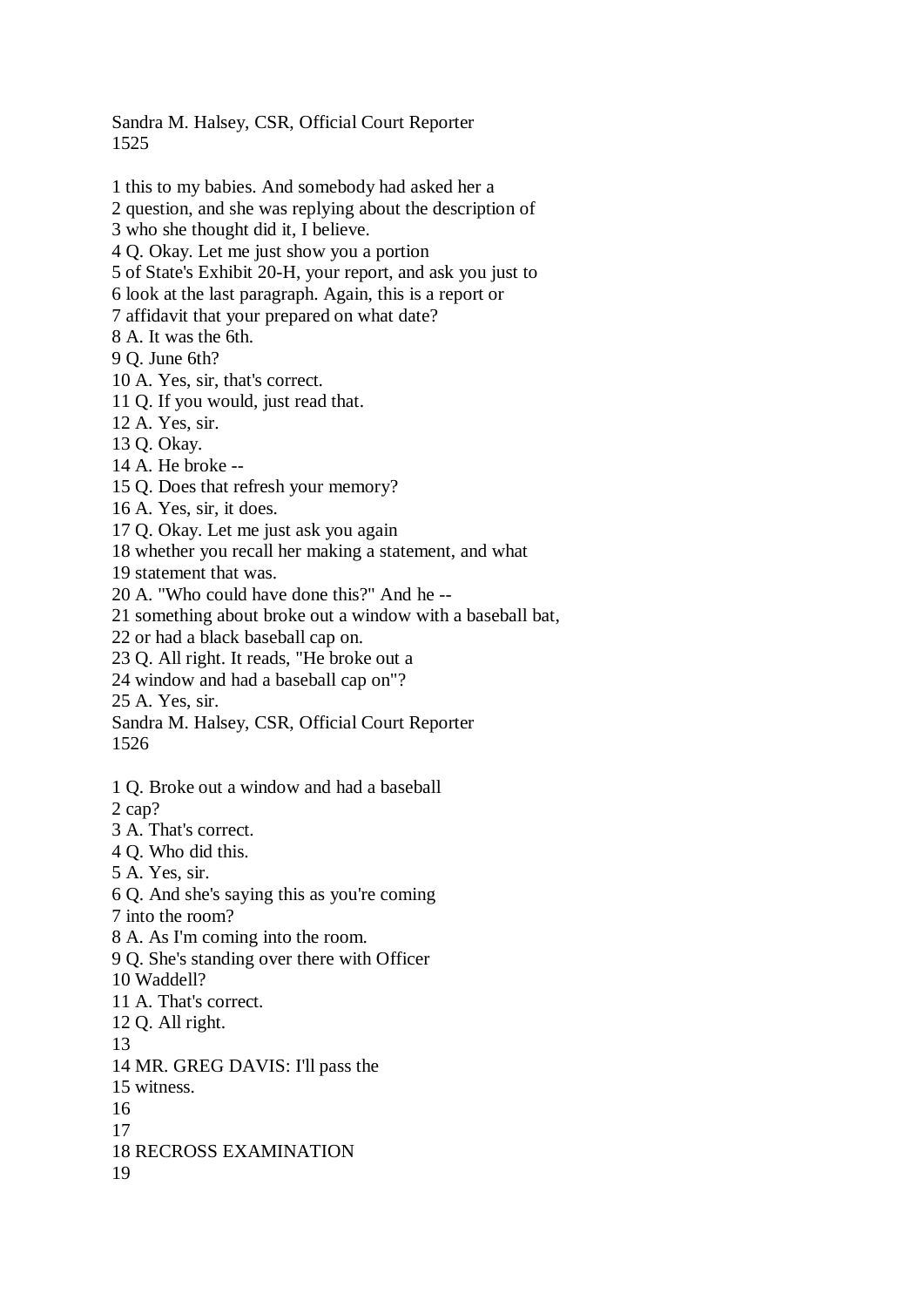20 BY MR. DOUGLAS MULDER: 21 Q. You say now -- well, Officer Koschak, 22 you've been through this four times with the prosecutor, 23 haven't you? 24 A. Correct. 25 Q. And if I can count, this is the third Sandra M. Halsey, CSR, Official Court Reporter 1527 1 time you've been on the witness stand and the second time 2 under oath; is that right? 3 A. Yes, sir. 4 Q. Okay. So you guys have talked about 5 this. You talked about it in Dallas. You talked about 6 it down here. It's not real complicated, is it? 7 A. It was the talking to before was more 8 trying to get me use to the courtroom experience. 9 Q. Oh, you're just bashful? 10 A. No, sir. 11 Q. Right? 12 A. No. 13 Q But now you're telling us that as 14 you -- now you recall that as you walked in, she said, 15 "He broke out a window with a baseball bat"? 16 A. I have it on my report there. I can't 17 recall exactly from memory. What she said, it's on my 18 report. 19 Q. And you don't remember whether the TV 20 set was on? 21 A. No, sir. 22 Q. You don't remember whether there were 23 towels or washcloths around? 24 A. No, sir. 25 Q. Okay. You're not -- you told us that Sandra M. Halsey, CSR, Official Court Reporter 1528 1 there wasn't a washcloth on the youngster that you 2 attended to; is that right? 3 A. I didn't say one way or the other. 4 Q. You didn't say one way or the other? 5 A. No, sir. 6 Q. And you're still not saying one way or 7 the other? 8 A. No, sir. I don't believe there was 9 anything on there. I don't recall that. 10 Q. Do you recall if there was one to the 11 side, on either side of him? 12 A. I don't recall. 13 Q. So you're not saying there wasn't, and